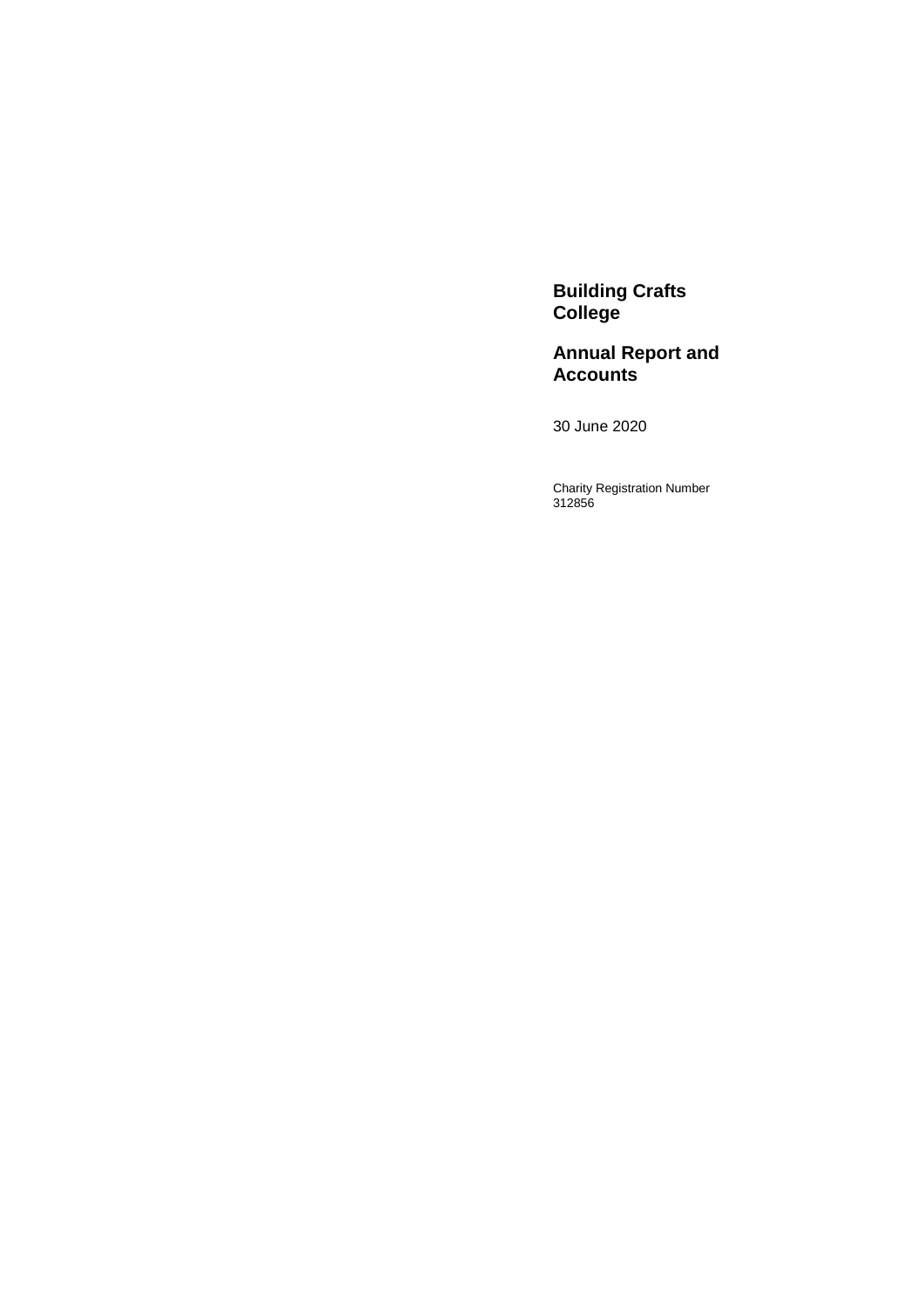# **Contents**

# **Reports**

| Legal and administrative information |   |
|--------------------------------------|---|
| Trustee's report                     | 3 |
| Independent auditor's report         | 8 |

# **Accounts**

| Statement of financial activities | 11 |
|-----------------------------------|----|
| Balance sheet                     | 13 |
| Statement of cash flows           | 14 |
| Principal accounting policies     | 15 |
| Notes to the accounts             | 19 |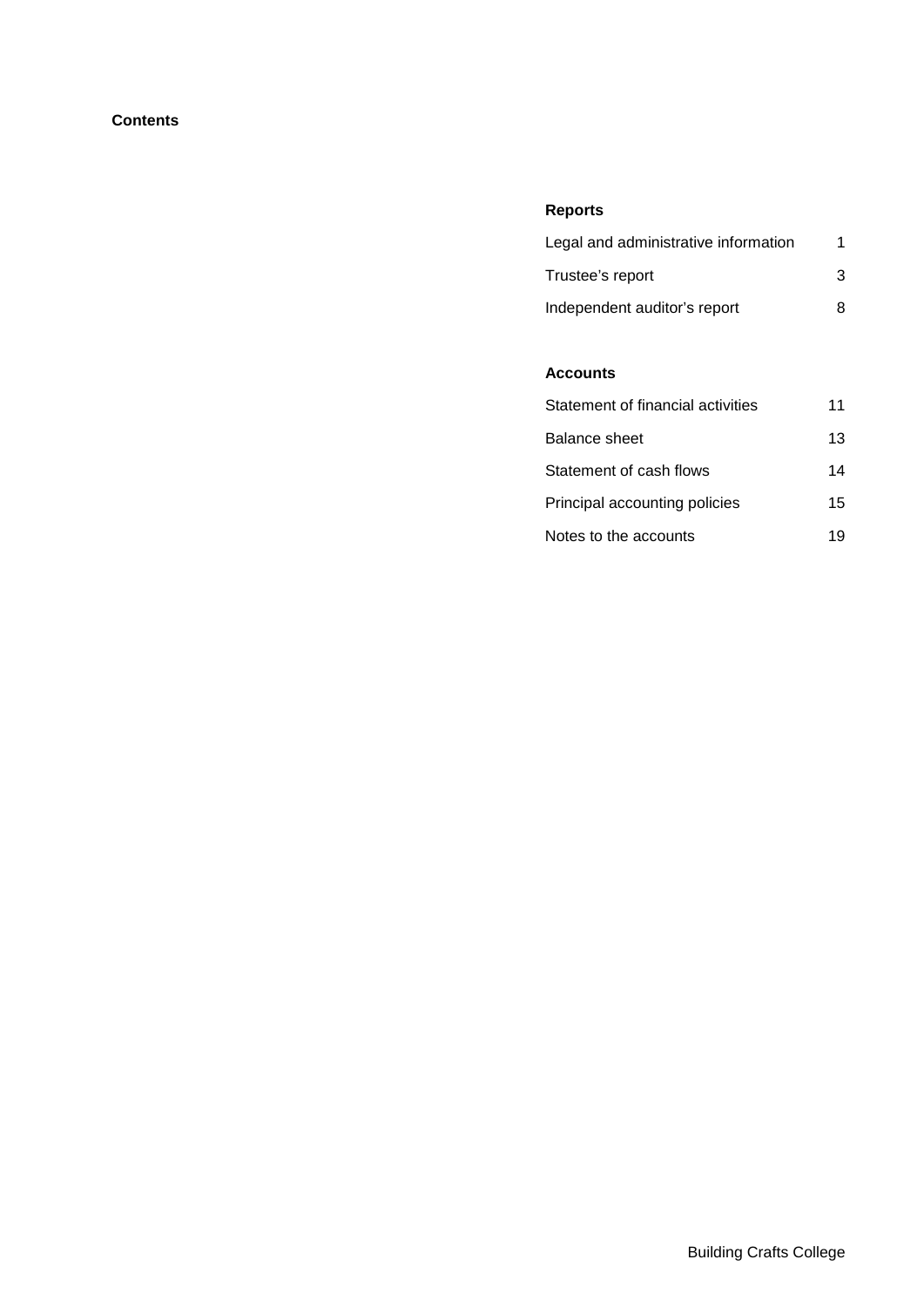<span id="page-2-0"></span>

| <b>Trustee</b>                     | The Worshipful Company of Carpenters                         |
|------------------------------------|--------------------------------------------------------------|
| <b>Members of the Court</b>        |                                                              |
| The Master                         | Mr M Morrison                                                |
| Senior Warden                      | Brigadier M J Meardon                                        |
| Middle Warden                      | Dr A Zimbler (appointed 2 October 2019)                      |
| Junior Warden                      | Dr L D G Grossman (appointed 22 September 2020)              |
|                                    | Mr V G Morton-Smith                                          |
|                                    | Mr W S Haynes                                                |
|                                    | Mr P A Luton                                                 |
|                                    | Mr J A C Wheeler                                             |
|                                    |                                                              |
|                                    | Mr M O P May<br>Mr M R Mathews                               |
|                                    |                                                              |
|                                    | Revd Dr W P Povey                                            |
|                                    | Mr G P S Downes (emeritus 7 August 2019)<br>Mr H M Lancaster |
|                                    |                                                              |
|                                    | Mr M J Samuel                                                |
|                                    | Mr M R Mosley                                                |
|                                    | Mr M W F Felton                                              |
|                                    | Mr M H W Neal                                                |
|                                    | Mr A M Gregory-Smith                                         |
|                                    | Mrs R F Bower                                                |
|                                    | His Honour P W Birts QC                                      |
| Deputy Master                      | The Lord Flight, of Worcester                                |
| <b>The Clerk</b>                   | <b>Brigadier T J Gregson</b>                                 |
| <b>Financial Controller</b>        | Ms J L Brundell                                              |
| <b>The College Principal</b>       | Mr D Dowdles                                                 |
| <b>College address</b>             | <b>Kennard Road</b>                                          |
|                                    | Stratford                                                    |
|                                    | London                                                       |
|                                    | <b>E15 1AH</b>                                               |
| <b>Registered address</b>          | Carpenters' Hall                                             |
|                                    | <b>Throgmorton Avenue</b>                                    |
|                                    | London                                                       |
|                                    | EC2N 2JJ                                                     |
|                                    |                                                              |
| <b>Charity registration number</b> | 312856                                                       |
|                                    |                                                              |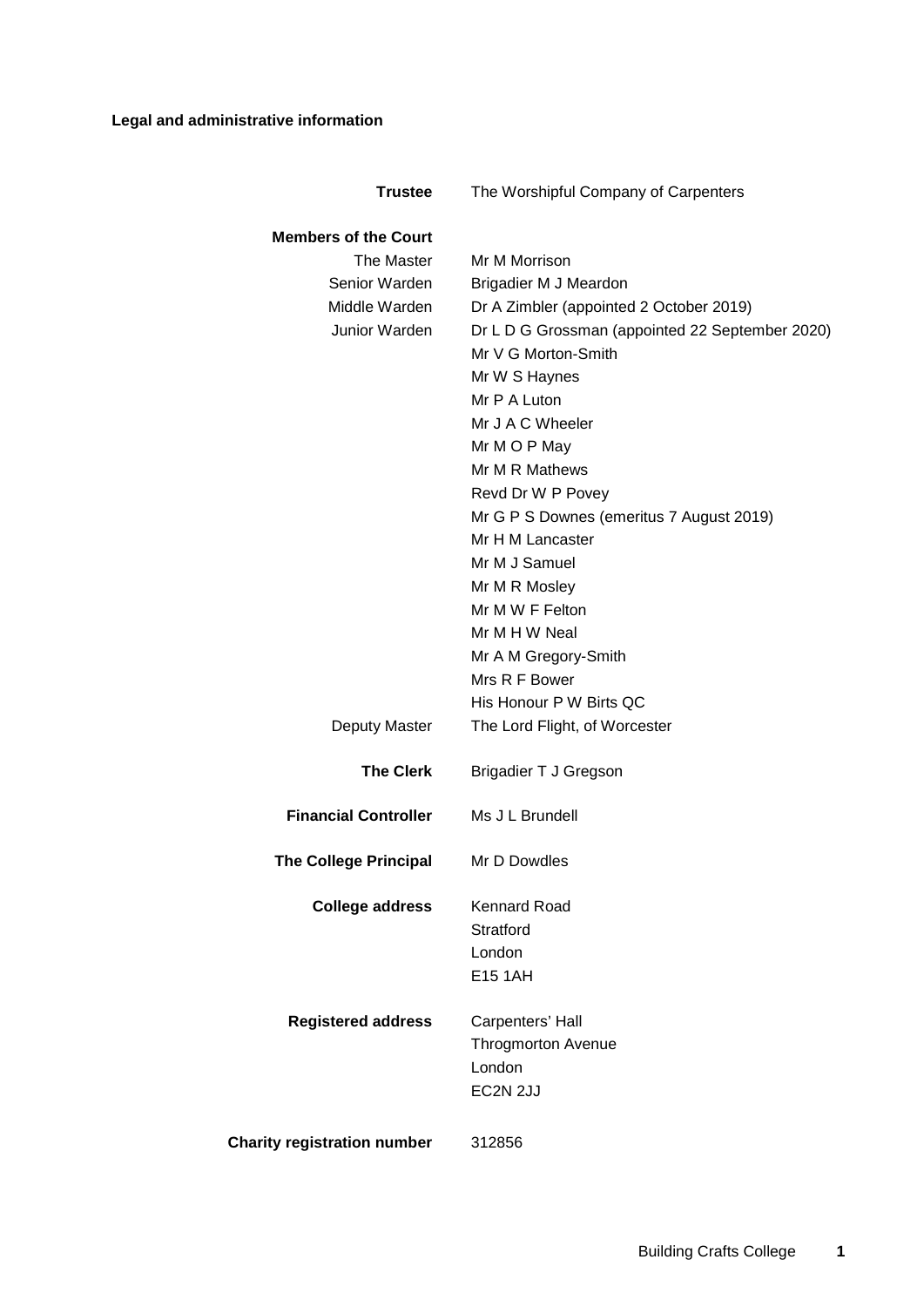# **Legal and administrative information**

| <b>Auditor</b>             | <b>Buzzacott LLP</b><br>130 Wood Street<br>London<br>EC2V 6DL               |
|----------------------------|-----------------------------------------------------------------------------|
| <b>Bankers</b>             | <b>Barclays Bank PLC</b><br>1 Churchill Place<br>London<br>E14 5HP          |
| <b>Investment advisors</b> | The Investments Committee of The Worshipful<br><b>Company of Carpenters</b> |
| <b>Solicitors</b>          | Wedlake Bell LLP<br>71 Queen Victoria Street<br>London<br>EC4V 4AY          |
| <b>Surveyors</b>           | Daniel Watney LLP<br>165 Fleet Street<br>London<br>EC4A 2DW                 |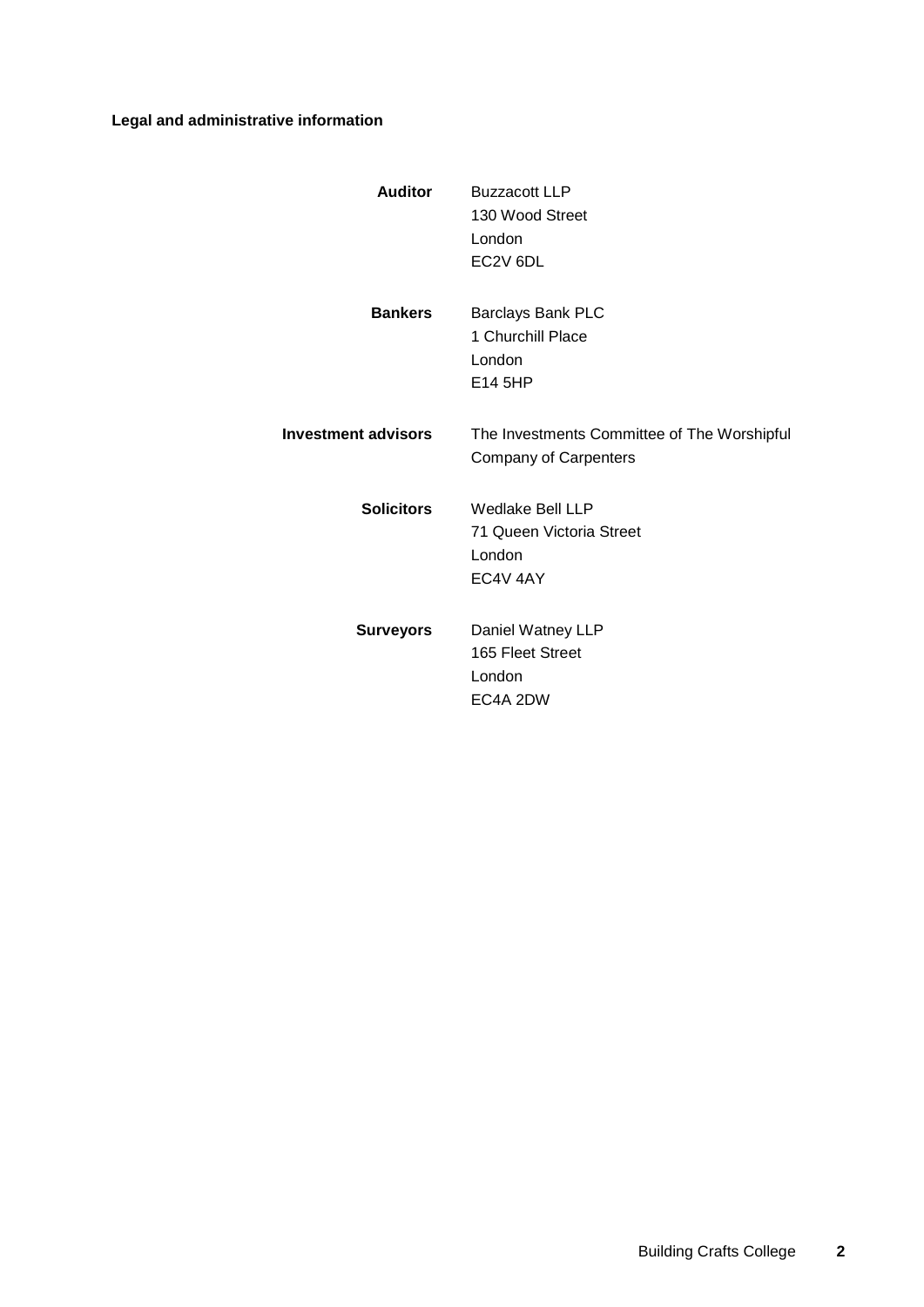#### **Trustee's report** Year to 30 June 2020

The Trustee presents its statutory report together with the accounts of the Building Crafts College (the "charity") for the year ended 30 June 2020.

The accounts have been prepared in accordance with the accounting policies set out on pages [15](#page-16-0) to [18](#page-19-0) of the attached accounts and comply with the charity's constitution, the Charities Act 2011 and Accounting and Reporting by Charities: Statement of Recommended Practice applicable to charities preparing their accounts in accordance with the Financial Reporting Standard applicable in the UK and Republic of Ireland (FRS 102).

## <span id="page-4-0"></span>**Structure, governance and management**

The charity is governed by a constitution last revised on 7 March 2006.

The overall responsibility for the charity lies with the Trustee, The Worshipful Company of Carpenters as represented by the Master, Wardens and Court of Assistants, the members of which are listed on page [1.](#page-2-0) Under the charity's constitution certain responsibilities are delegated to the Governors who are members of the Building Crafts College Committee of The Worshipful Company of Carpenters. Responsibility for the day to day management of the College is delegated to the College Principal who reports to the Court of The Worshipful Company of Carpenters on a monthly basis.

The Trustee, The Worshipful Company of Carpenters, which performs its function as Trustee through its Court of Assistants, appoints its Assistants from within its members, of which normally one is inducted each year.

The Trustee has considerable experience of the charity through the Court of Assistants. This experience has been gathered over many years and the Court's knowledge of the workings of the charity is extensive. Further training has been given to members of the Court during the year and is made available where appropriate. Professional advice is always sought where required.

The key management personnel of the charity in charge of directing and controlling, running and operating the charity on a day to day basis comprise the members of the Court of Assistants, the Governors, the Principal and the Bursar.

The remuneration of all staff, including the key management personnel, is reviewed each November, with changes implemented with effect from the following 1 January.

#### *Risk management*

The Trustee has assessed the major risks to which the charity is exposed, in particular those relating to the specific operational areas of the charity, its investments and its finances and has reviewed them on an annual basis. The Trustee believes that by ensuring controls exist over key financial systems, and by examining the operational and business risks faced by the charity, it has established effective systems to mitigate those risks.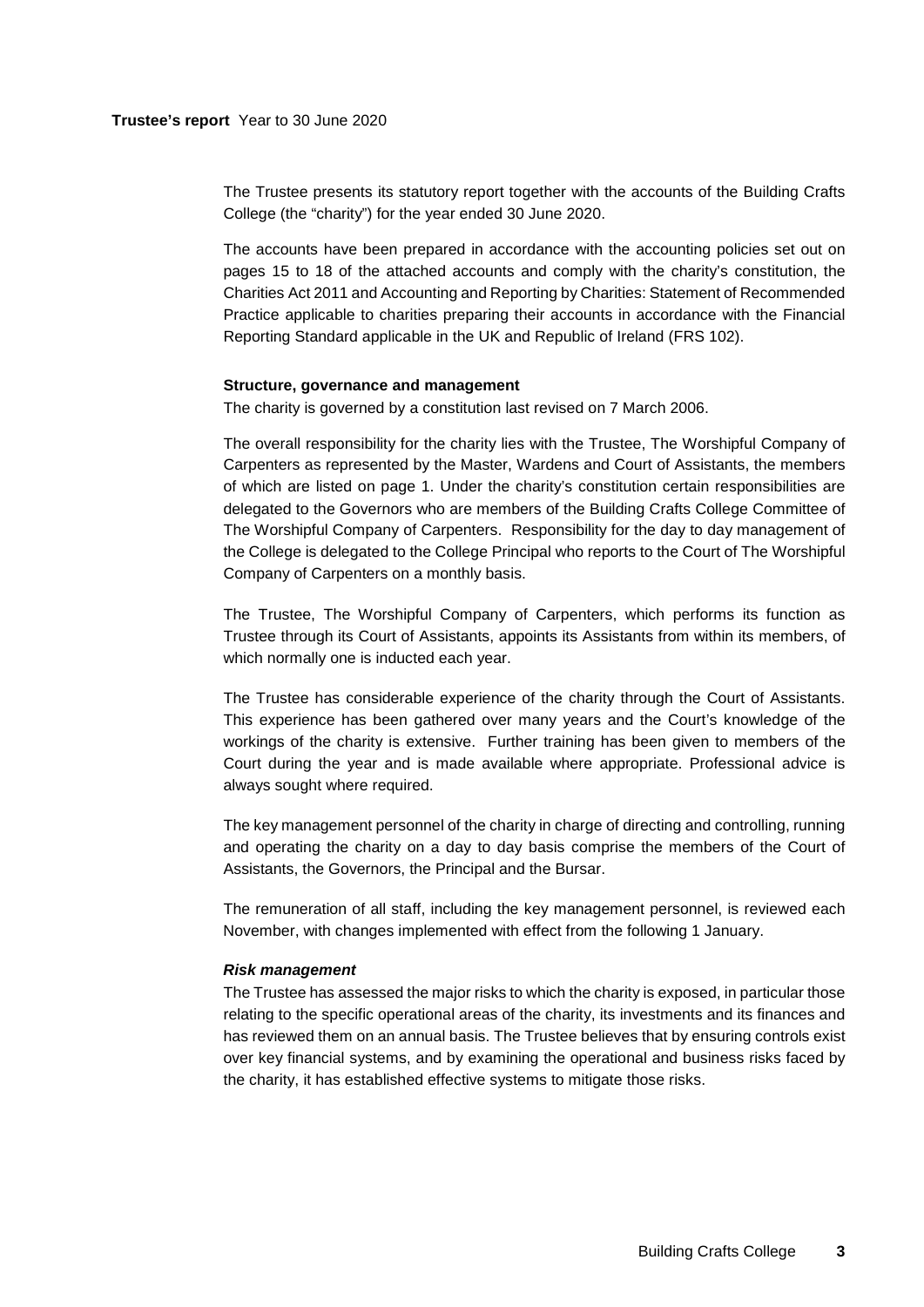## **Structure, governance and management** (continued)

#### *Risk management (continued)*

The key risks facing the College, in addition to the impact of Covid-19 referred to later in this report, are as follows:

- ♦ Significant reputational damage, such as a poor Ofsted grading or safeguarding failure, might lead to the withdrawal of contracts and poor recruiting and retention. A failure to recruit to course targets at the start of the year is the greatest risk faced by the College. The only realistic remedial action is to launch fresh courses in January each year.
- ♦ Withdrawal of funding, either from the Worshipful Company of Carpenters or from government and other sources. The College guards against long term trends, such as the recent reduction in government funding for adults, by re-focussing course provision to match potential government income streams (hence the current emphasis on 16-18 year old learners and apprenticeships).
- ♦ Physical risk, such as fire or mechanical injury (Health & Safety). The Company has an insurance policy with the Livery Companies Mutual to protect the College against this risk.

These risks are reviewed constantly by the Governors and the Senior Management Team at the College.

#### *Connected charities and related parties*

The Worshipful Company of Carpenters is responsible for the management and administration of three other registered charities, details of which are given in note 18 to the accounts.

The College operates from premises leased from the Worshipful Company of Carpenters and from a connected charity, Carpenters' Company Charitable Trust. The charity is dependent on the financial support of The Worshipful Company of Carpenters and receives a grant from Carpenters' Company Charitable Trust each year to ensure that its unrestricted income equals its unrestricted expenditure.

#### **Objectives and activities**

The aims of the charity are the promotion of education and training in the building and allied crafts and trades.

The charity fulfils its principal aims through the operation of a college known as the Building Crafts College (the 'College') which is based in Stratford, London E15.

In addition, grants, scholarships and awards are made annually.

The main objectives for the year were to develop and expand construction based training courses.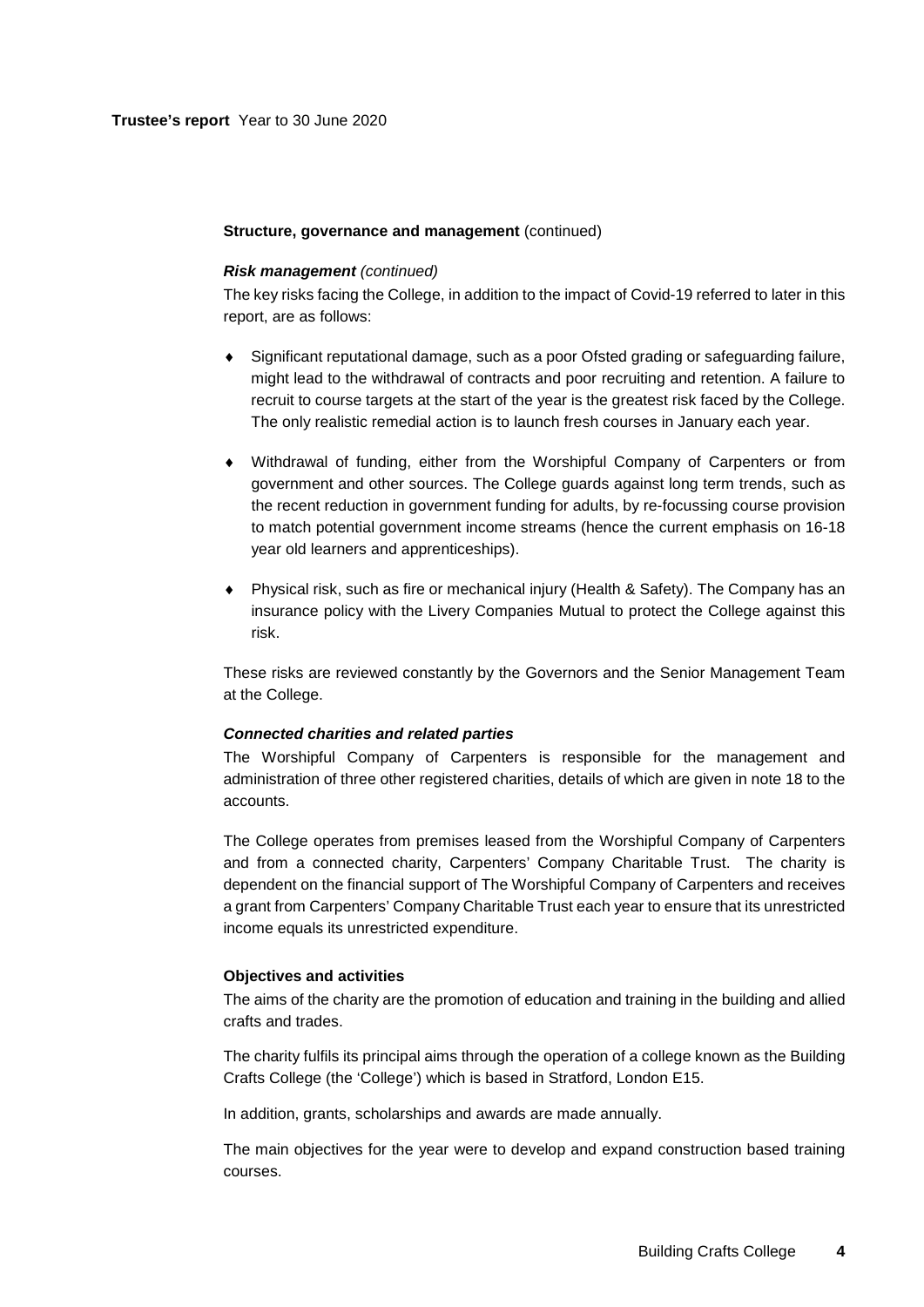#### **Public benefit statement**

The Trustee confirms that it has complied with its duty under section 4 of the Charities Act 2011. It has considered the public benefit guidance published by the Charity Commission and believes that it has followed its guidance in this area. The Trustee's report gives a description of the activities undertaken by the charity during the year in furtherance of its charitable purposes and the Trustee is satisfied that all such activities provide a public benefit.

#### **Fundraising statement**

The charity does not actively solicit donations and therefore is not registered with the Fundraising Regulator and does not subscribe to any fundraising codes of practice. When donations from individuals are received, the charity aims to protect personal data and never sell data or swap data with other organisations. During the current and prior year, the charity received no complaints about fundraising activities.

# **Achievements and activities during the year**

The Building Crafts College has a well-earned reputation for the teaching of high-level construction skills in both crafts and technical subjects. In a challenging further education sector the College seeks to both meet the needs of our industry, our community and respond to government policy and associated initiatives.

The College offers provision ranging from young people leaving school to study construction skills or craft, adult students wishing to develop or change careers and apprentices sent to study at the College by their employers.

Enrolment in most areas is similar to the previous year with the increased number of apprenticeships from 2018-19 being maintained in 2019-20, particularly in the area of carpentry and joinery where new intake numbers doubled in the previous year and remained high in this year.

Again this year, BCC students have won recognition and accolade from the wider industry with a Stonemasonry apprentice selected to represent Team UK in the Euroskills competition (postponed to 2021 due to Coronavirus). In addition, 5 members of staff received awards for excellence within their craft from the Masons, Carpenters, Joiners and Ceilers and Furniture Makers, presented at the Mansion House Livery Companies award ceremony.

The Coronavirus global pandemic resulted in the temporary closure of the College in March 2020. Plans were immediately made for a return to face-to-face operations as soon as possible and the College re-opened to a small cohort of students at the end of June 2020 under a raft of control measures to maintain Covid safety. Financial losses incurred by this closure related solely to self-funded fee-paying students with whom the College negotiated waived and reduced fees for the Summer term 2020.

The long-serving Principal Len Conway retired in July 2020 and has been replaced by David Dowdles who started in February 2020.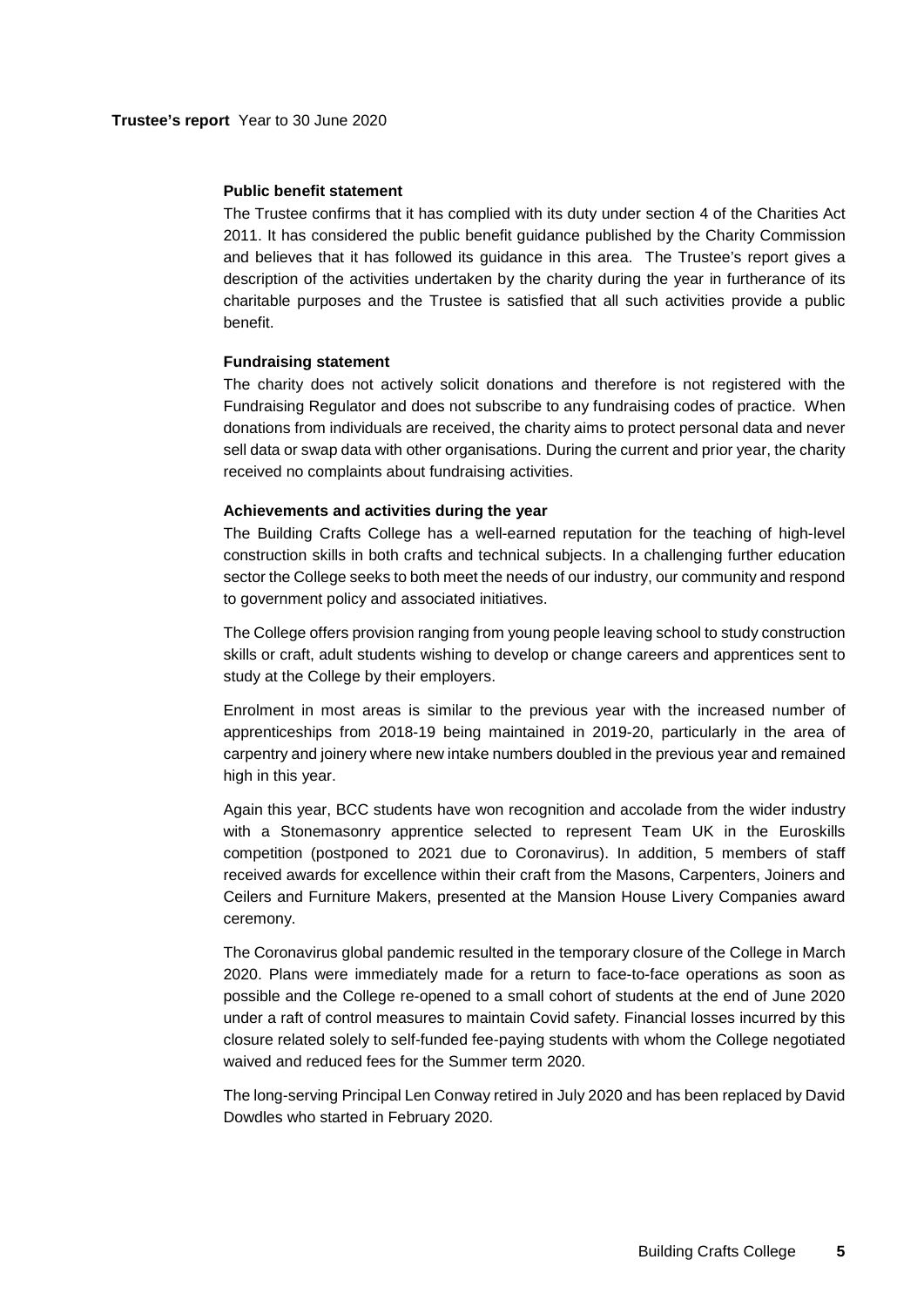#### **Financial review**

A summary of the results of the charity for the year can be found on page 11. Total income of the charity for the year amounted to £2,905,907 (2019 – £2,807,598) of which £1,026,868 (2019 - £982,269) comprised a grant from Carpenters' Company Charitable Trust. Total expenditure of the charity during the year increased from £2,836,468 to £2,892,612. This includes rental costs for the College of £403,960 (2019 – £403,960).

#### *Reserves policy*

The balance sheet shows total funds of £121,848 (2019 - £106,888) which comprise permanent endowment funds of £59,749 (2019 - £58,084) and restricted funds of £62,099 (2019 - £48,804).

As explained above, the charity is dependent on the financial support of The Worshipful Company of Carpenters and it has no 'free' reserves.

## *Investment policy*

The charity has investments comprising COIF Charities Investment Fund units with a market value as at 30 June 2020 of £59,749 (2019 - £58,084).

There are no restrictions on the charity's power to invest. The investment strategy is set by the Trustee and takes into account income requirements, risk profile and its view of the market prospects in the medium term. The overall investment policy is to provide a stable level of income.

The Trustee is satisfied that its investment policy is being achieved.

#### **Post balance sheet events and future plans**

Whilst the number of apprentices in 2020-21 has decreased as a result of employers closing or cutting costs due to the Coronavirus pandemic, numbers are expected to grow steadily over the coming years as the reputation of the College, as a provider of training that meets the needs of employers, continues to grow. This is supported by the new Senior Manager – Employer Engagement post.

The pressure on the use of classroom space will increase due to the requirement for social distancing but a review of spaces is being carried out in 2020-21 which will support an improved learning environment.

The impact of Covid on the year 2020-21 is still uncertain. Income projections for budgeting purposes have been based on an expected reduction by 30% from 2019-20.

To date, there has been one single case of Covid within the College staff which has led to another short temporary closure (bringing Autumn half term forward by 2 weeks). The fact that it has not been an outbreak (3 or more cases) indicates that the control measures have been successful.

The potential for further short-term closures relating to Government guidance on Covid-19 or responding to local infection, pose a risk to the business by shortening the time in which students can attain their qualifications and potentially reducing income. At present, the Government has not reduced educational funding for 16-19s or apprentices but this is not a certainty for the future.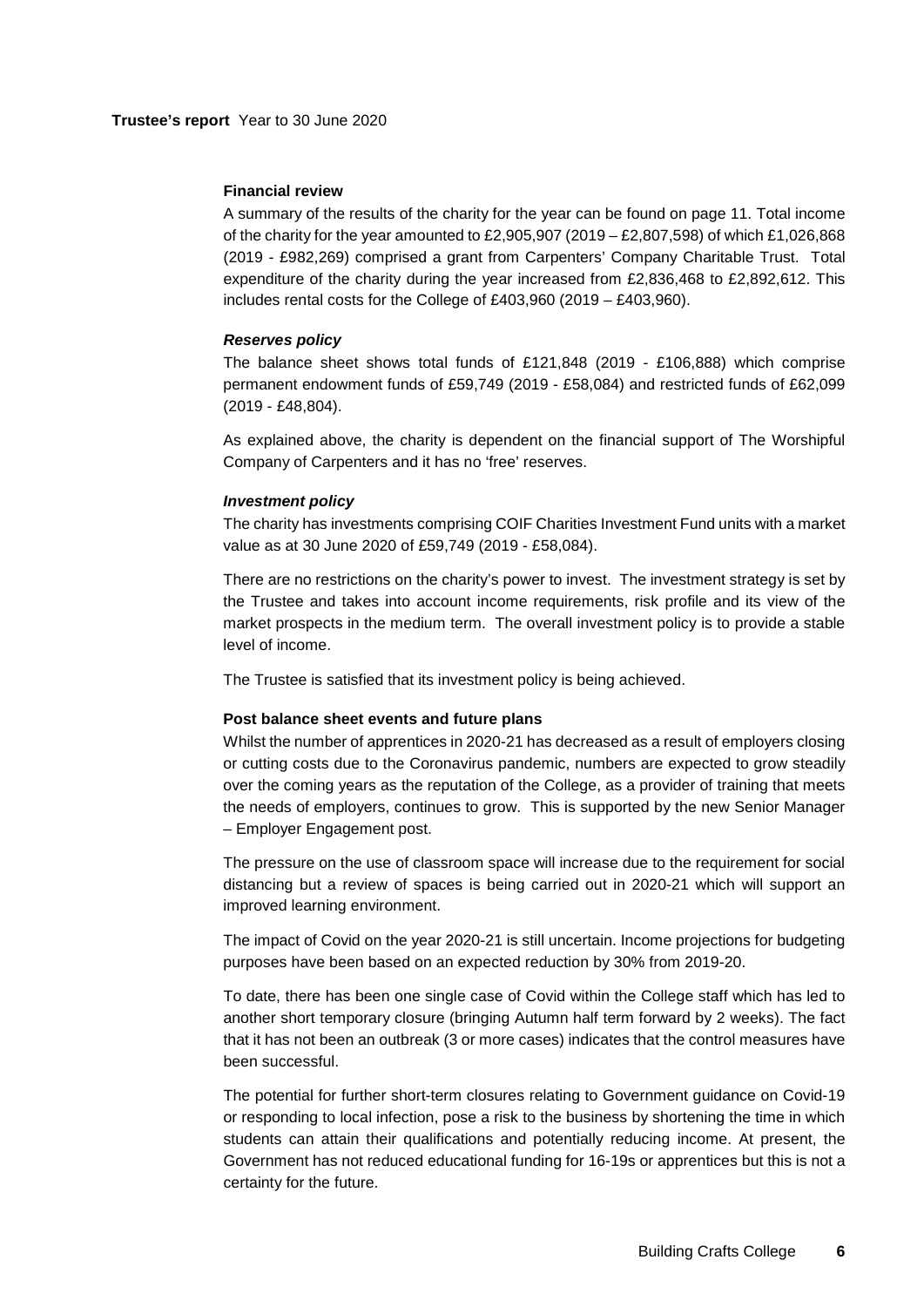## **Statement of Trustee's responsibilities**

The Trustee is responsible for preparing the Trustee's annual report and accounts in accordance with applicable law and United Kingdom Generally Accepted Accounting Practice.

The law applicable to charities in England and Wales requires the Trustee to prepare accounts for each financial year which give a true and fair view of the state of affairs of the charity and of the income and expenditure of the charity for that period. In preparing accounts giving a true and fair view, the Trustee is required to:

- ♦ select suitable accounting policies and then apply them consistently;
- ♦ observe the methods and principles in Accounting and Reporting by Charities: Statement of Recommended Practice applicable to charities preparing their accounts in accordance with the Financial Reporting Standard applicable in the UK and Republic of Ireland (FRS 102);
- ♦ make judgements and estimates that are reasonable and prudent;
- ♦ state whether applicable United Kingdom Accounting Standards have been followed, subject to any departures disclosed and explained in the accounts; and
- ♦ prepare the accounts on the going concern basis unless it is inappropriate to presume that the charity will continue in operation.

The Trustee is responsible for keeping proper accounting records that are sufficient to show and explain the charity's transactions and disclose with reasonable accuracy at any time the financial position of the charity and enable them to ensure that the accounts comply with the Charities Act 2011, applicable Charity (Accounts and Reports) Regulations and the provisions of the Charity's governing document. They are also responsible for safeguarding the assets of the charity and hence for taking reasonable steps for the prevention and detection of fraud and other irregularities.

Approved by the Trustee and signed on its behalf by:

M Morrison

**Master** The Worshipful Company of Carpenters (Trustee) Approved on: 4 November 2020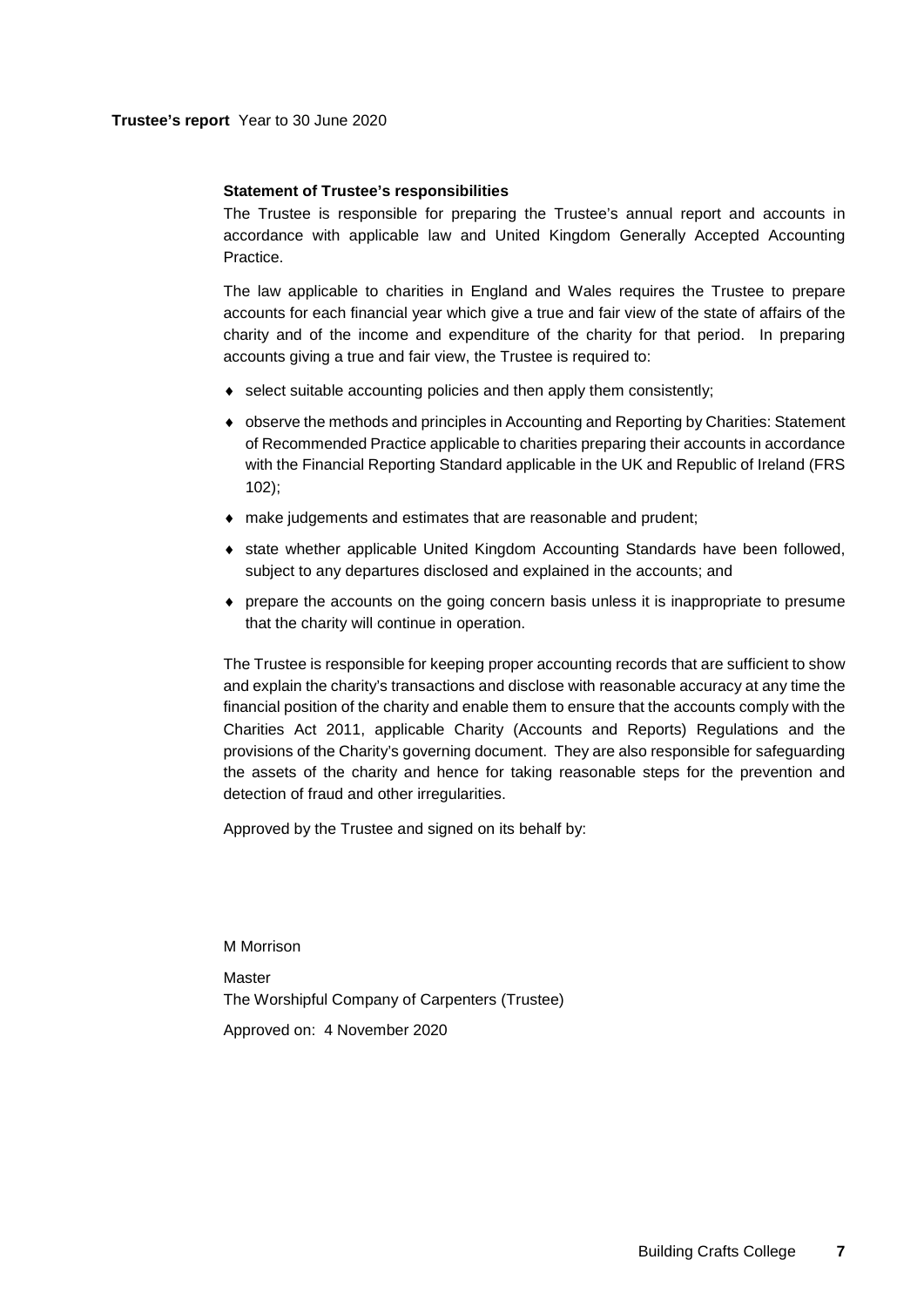# **Independent auditor's report** 30 June 2020

# <span id="page-9-0"></span>**Independent auditor's report to the Trustee of The Building Crafts College**

# **Opinion**

We have audited the accounts of The Building Crafts College (the 'charity') for the year ended 30 June 2020 which comprise the statement of financial activities, the balance sheet, the statement of cash flows, the principal accounting policies and the notes to the accounts. The financial reporting framework that has been applied in their preparation is applicable law and United Kingdom Accounting Standards, including Financial Reporting Standard 102 'The Financial Reporting Standard applicable in the UK and Republic of Ireland' (United Kingdom Generally Accepted Accounting Practice).

In our opinion, the accounts:

- ♦ give a true and fair view of the state of the charity's affairs as at 30 June 2020 and of its income and expenditure for the year then ended;
- ♦ have been properly prepared in accordance with United Kingdom Generally Accepted Accounting Practice; and
- ♦ have been prepared in accordance with the requirements of the Charities Act 2011.

# **Basis for opinion**

We conducted our audit in accordance with International Standards on Auditing (UK) (ISAs (UK)) and applicable law. Our responsibilities under those standards are further described in the auditor's responsibilities for the audit of the accounts section of our report. We are independent of the charity in accordance with the ethical requirements that are relevant to our audit of the accounts in the UK, including the FRC's Ethical Standard, and we have fulfilled our other ethical responsibilities in accordance with these requirements. We believe that the audit evidence we have obtained is sufficient and appropriate to provide a basis for our opinion.

## **Conclusions relating to going concern**

We have nothing to report in respect of the following matters in relation to which the ISAs (UK) require us to report to you where:

- ♦ the Trustee's use of the going concern basis of accounting in the preparation of the accounts is not appropriate; or
- ♦ the Trustee has not disclosed in the accounts any identified material uncertainties that may cast significant doubt about the charity's ability to continue to adopt the going concern basis of accounting for a period of at least twelve months from the date when the accounts are authorised for issue.

## **Other information**

The Trustee is responsible for the other information. The other information comprises the information included in the Annual report and accounts other than the accounts and our auditor's report thereon. Our opinion on the accounts does not cover the other information and we do not express any form of assurance conclusion thereon.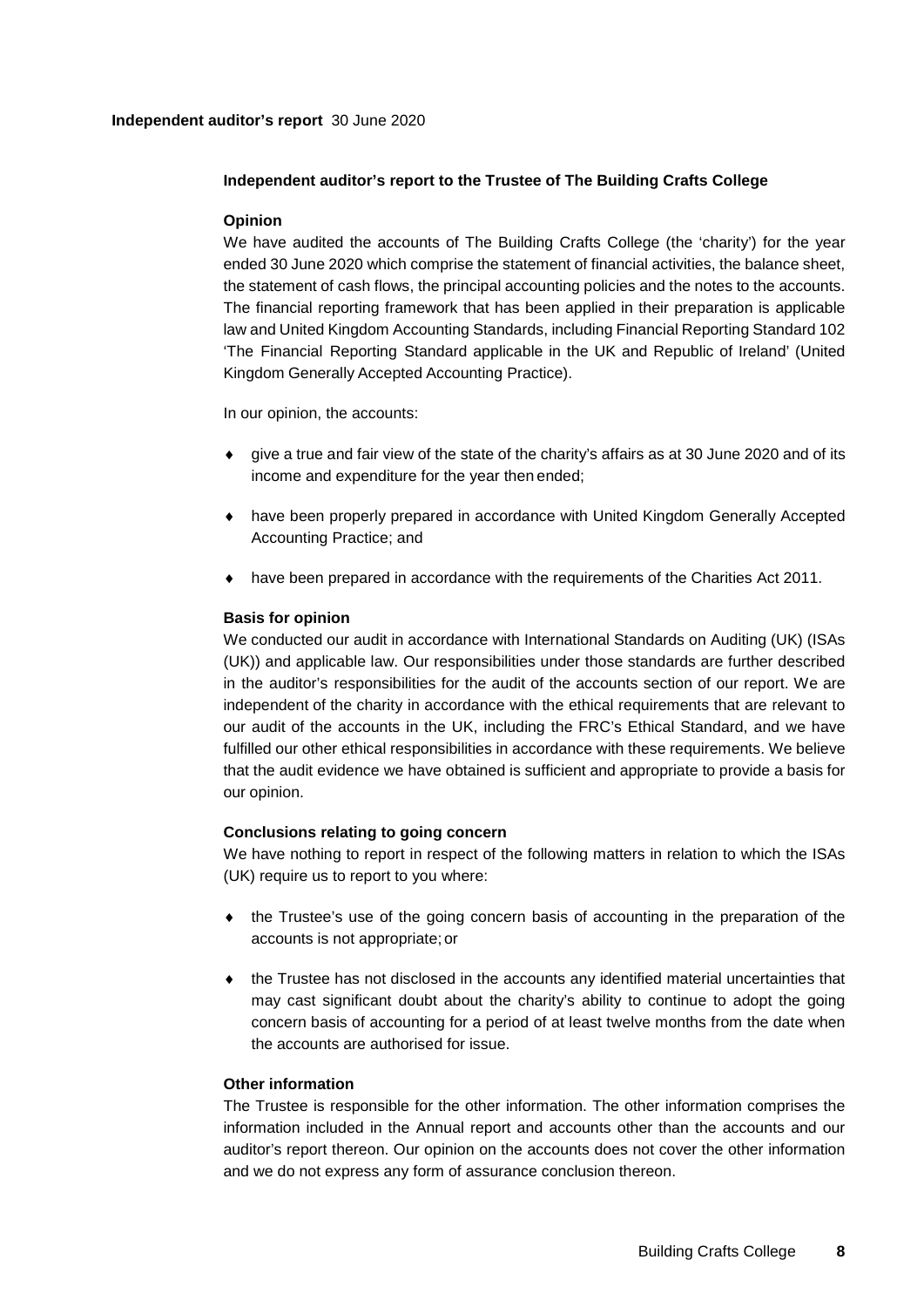## **Independent auditor's report** 30 June 2020

# **Other information** (continued)

In connection with our audit of the accounts, our responsibility is to read the other information and, in doing so, consider whether the other information is materially inconsistent with the accounts or our knowledge obtained in the audit or otherwise appears to be materially misstated. If we identify such material inconsistencies or apparent material misstatements, we are required to determine whether there is a material misstatement in the accounts or a material misstatement of the other information. If, based on the work we have performed, we conclude that there is a material misstatement of this other information, we are required to report that fact.

We have nothing to report in this regard**.**

# **Matters on which we are required to report by exception**

We have nothing to report in respect of the following matters in relation to which the Charities Act 2011 requires us to report to you if, in our opinion:

- ♦ the information given in the Trustee's annual report is inconsistent in any material respect with the accounts; or
- ♦ sufficient accounting records have not been kept; or
- the accounts are not in agreement with the accounting records and returns; or
- ♦ we have not received all the information and explanations we require for our audit.

# **Responsibilities of Trustee**

As explained more fully in the statement of Trustee's responsibilities, the Trustee is responsible for the preparation of the accounts and for being satisfied that they give a true and fair view, and for such internal control as the Trustee determines is necessary to enable the preparation of accounts that are free from material misstatement, whether due to fraud or error.

In preparing the accounts, the Trustee is responsible for assessing the charity's ability to continue as a going concern, disclosing, as applicable, matters related to going concern and using the going concern basis of accounting unless the Trustee either intends to liquidate the charity or to cease operations, or has no realistic alternative but to do so.

## **Auditor's responsibilities for the audit of the accounts**

Our objectives are to obtain reasonable assurance about whether the accounts as a whole are free from material misstatement, whether due to fraud or error, and to issue an auditor's report that includes our opinion. Reasonable assurance is a high level of assurance, but is not a guarantee that an audit conducted in accordance with ISAs (UK) will always detect a material misstatement when it exists. Misstatements can arise from fraud or error and are considered material if, individually or in the aggregate, they could reasonably be expected to influence the economic decisions of users taken on the basis of these accounts.

A further description of our responsibilities for the audit of the accounts is located on the Financial Reporting Council's website at www.frc.org.uk/auditorsresponsibilities. This description forms part of our auditor's report.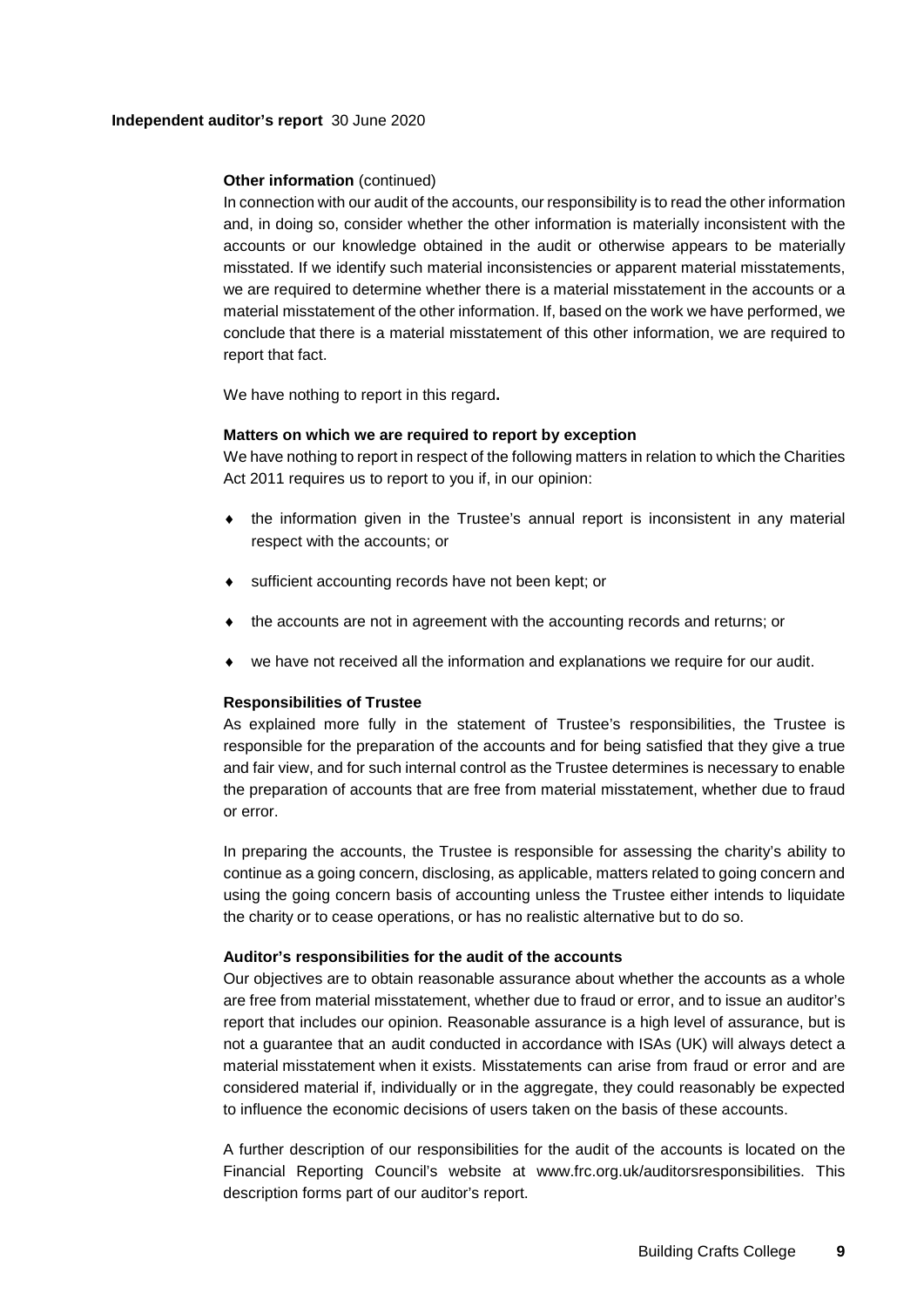## **Use of our report**

This report is made solely to the charity's Trustee, as a body, in accordance with section 144 of the Charities Act 2011 and with regulations made under section 154 of that Act. Our audit work has been undertaken so that we might state to the charity's Trustee those matters we are required to state to it in an auditor's report and for no other purpose. To the fullest extent permitted by law, we do not accept or assume responsibility to anyone other than the charity and the charity's Trustee as a body, for our audit work, for this report, or for the opinions we have formed.

Buzzacott LLP Statutory Auditor 130 Wood Street London EC2V 6DL 4 November 2020

Buzzacott LLP is eligible to act as an auditor in terms of section 1212 of the Companies Act 2006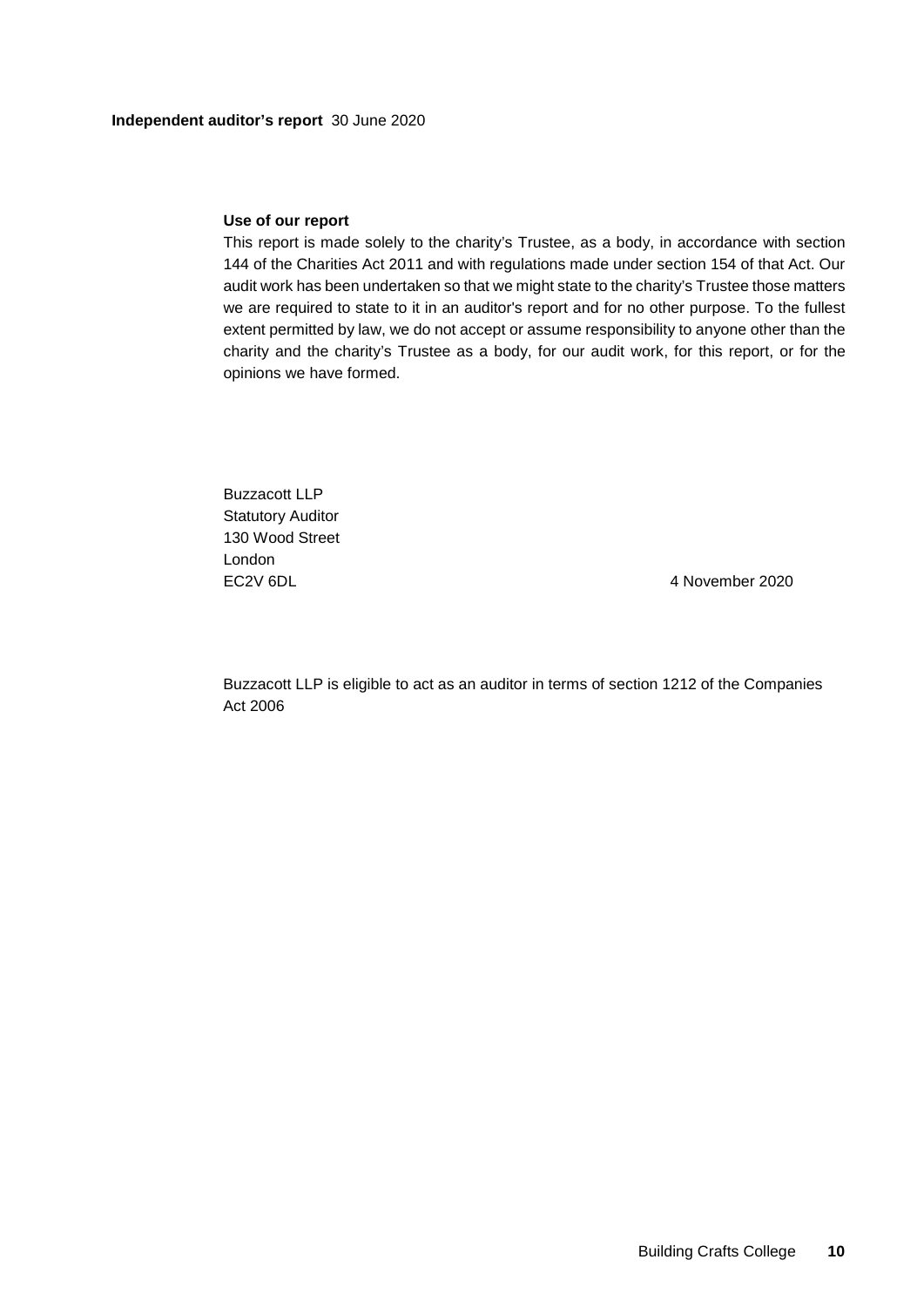<span id="page-12-0"></span>

|                                                         |              |                                  |           |                    | 2020                  | 2019           |
|---------------------------------------------------------|--------------|----------------------------------|-----------|--------------------|-----------------------|----------------|
|                                                         | <b>Notes</b> | Unrestricted Restricted<br>funds | funds     | Endowment<br>funds | <b>Total</b><br>funds | Total<br>funds |
|                                                         |              | £                                | £         | £                  | £                     | £              |
| Income from:                                            |              |                                  |           |                    |                       |                |
| Donations and legacies                                  | 1            | 1,046,270                        | 247,467   |                    | 1,293,737             | 1,055,138      |
| Investment income                                       | 2            | 1,769                            |           |                    | 1,769                 | 1,793          |
| Charitable activities                                   | 3            | 1,610,401                        |           |                    | 1,610,401             | 1,750,667      |
| <b>Total income</b>                                     |              | 2,658,440                        | 247,467   |                    | 2,905,907             | 2,807,598      |
| <b>Expenditure on:</b>                                  |              |                                  |           |                    |                       |                |
| Charitable activities                                   | 4            | 2,752,145                        | 140,467   |                    | 2,892,612             | 2,836,468      |
| <b>Total expenditure</b>                                |              | 2,752,145                        | 140,467   |                    | 2,892,612             | 2,836,468      |
| Net (expenditure) income before<br>gains on investments | 5            | (93, 705)                        | 107,000   |                    | 13,295                | (28, 870)      |
| Net gains on investments                                |              |                                  |           | 1,665              | 1,665                 | 4,630          |
| Net (expenditure) income and net<br>movement in funds   |              | (93, 705)                        | 107,000   | 1,665              | 14,960                | (24, 240)      |
| <b>Transfers between funds</b>                          | 14           | 93,705                           | (93, 705) |                    |                       |                |
|                                                         |              |                                  | 13,295    | 1,665              | 14,960                | (24, 240)      |
| <b>Reconciliation of funds:</b>                         |              |                                  |           |                    |                       |                |
| Fund balances brought forward at 1<br><b>July 2019</b>  |              |                                  | 48,804    | 58,084             | 106,888               | 131,128        |
| Fund balances carried forward at<br>30 June 2020        |              |                                  | 62,099    | 59,749             | 121,848               | 106,888        |

All of the charity's activities derived from continuing operations during the above two financial periods.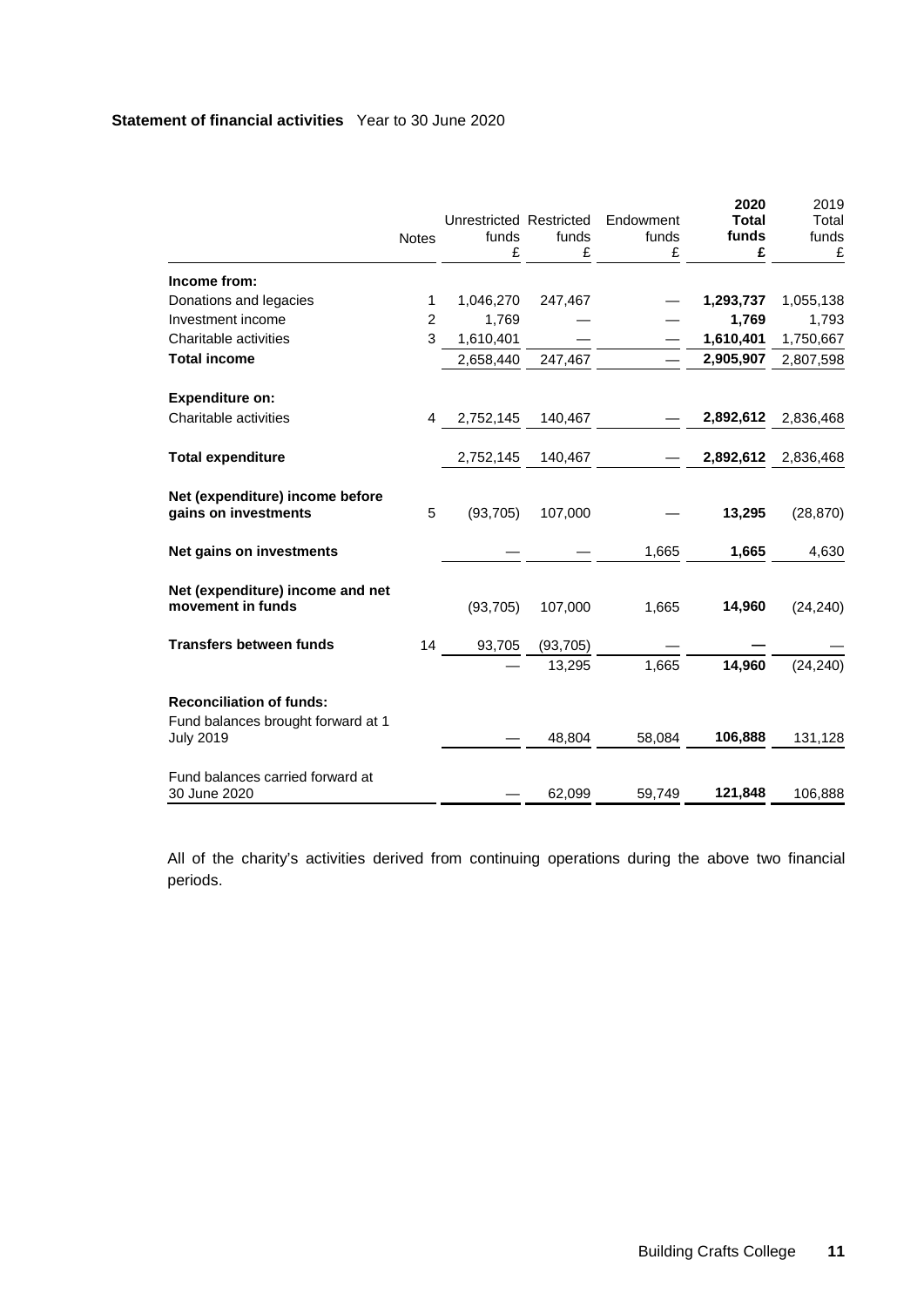# **Statement of financial activities** Year to 30 June 2019

|                                                         | <b>Notes</b>   | Unrestricted Restricted<br>funds<br>£ | funds<br>£ | Endowment<br>funds<br>£ | 2019<br>Total<br>funds<br>£ |
|---------------------------------------------------------|----------------|---------------------------------------|------------|-------------------------|-----------------------------|
| Income from:                                            |                |                                       |            |                         |                             |
| Donations and legacies                                  | 1              | 994,371                               | 60,767     |                         | 1,055,138                   |
| Investment income                                       | $\overline{c}$ | 1,793                                 |            |                         | 1,793                       |
| Charitable activities                                   | 3              | 1,730,874                             | 19,793     |                         | 1,750,667                   |
| Total income                                            |                | 2,727,038                             | 80,560     |                         | 2,807,598                   |
| Expenditure on:                                         |                |                                       |            |                         |                             |
| Charitable activities                                   | 4              | 2,782,302                             | 54,166     |                         | 2,836,468                   |
| Total expenditure                                       |                | 2,782,302                             | 54,166     |                         | 2,836,468                   |
| Net (expenditure) income before gains on<br>investments | 5              | (55, 264)                             | 26,394     |                         | (28, 870)                   |
| Net gains on investments                                |                |                                       |            | 4,630                   | 4,630                       |
| Net (expenditure) income and net movement in<br>funds   |                | (55, 264)                             | 26,394     | 4,630                   | (24,240)                    |
| Transfers between funds                                 | 14             | 55,264                                | (55, 264)  |                         |                             |
|                                                         |                |                                       | (28, 870)  | 4,630                   | (24, 240)                   |
| Reconciliation of funds:                                |                |                                       |            |                         |                             |
| Fund balances brought forward at 1 July 2018            |                |                                       | 77,674     | 53,454                  | 131,128                     |
| Fund balances carried forward at 30 June 2019           |                |                                       | 48,804     | 58,084                  | 106,888                     |

All of the charity's activities derived from continuing operations during the above financial period.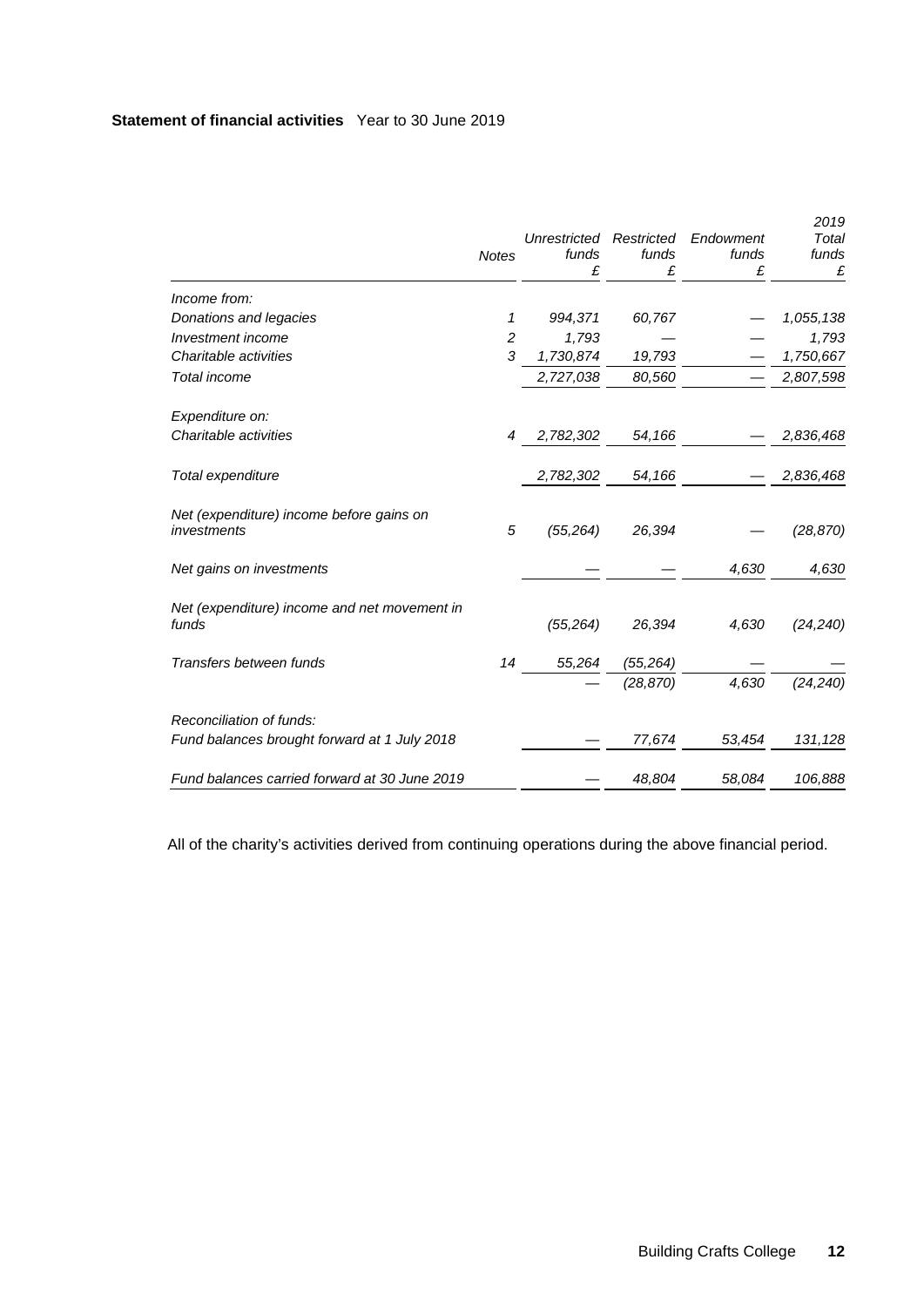# **Balance Sheet** 30 June 2020

<span id="page-14-0"></span>

|                                       | <b>Notes</b> | 2020<br>£  | 2019<br>£  |
|---------------------------------------|--------------|------------|------------|
| <b>Fixed assets</b>                   |              |            |            |
| Tangible fixed assets                 | 9            | 156,915    | 65,730     |
| Investments                           | 10           | 59,749     | 58,084     |
|                                       |              | 216,664    | 123,814    |
| <b>Current assets</b>                 |              |            |            |
| <b>Stock</b>                          |              | 52,125     | 89,932     |
| <b>Debtors</b>                        | 11           | 272,502    | 377,059    |
| Cash at bank and in hand              |              | 358,663    | 124,027    |
|                                       |              | 683,290    | 591,018    |
| <b>Creditors:</b> amounts falling due |              |            |            |
| within one year                       | 12           | (778, 106) | (607, 944) |
|                                       |              |            |            |
| <b>Net current liabilities</b>        |              | (94, 816)  | (16, 926)  |
|                                       |              |            |            |
| <b>Total net assets</b>               |              | 121,848    | 106,888    |
|                                       |              |            |            |
| The funds of the charity:             |              |            |            |
| <b>Funds and reserves</b>             |              |            |            |
| Capital funds:                        |              |            |            |
| Endowment funds                       | 13           | 59,749     | 58,084     |
| Income funds:                         |              |            |            |
| <b>Restricted funds</b>               | 14           | 62,099     | 48,804     |
|                                       |              | 121,848    | 106,888    |

Approved by the Trustee and signed on its behalf by:

M Morrison Master The Worshipful Company of Carpenters (Trustee)

Approved on: 4 November 2020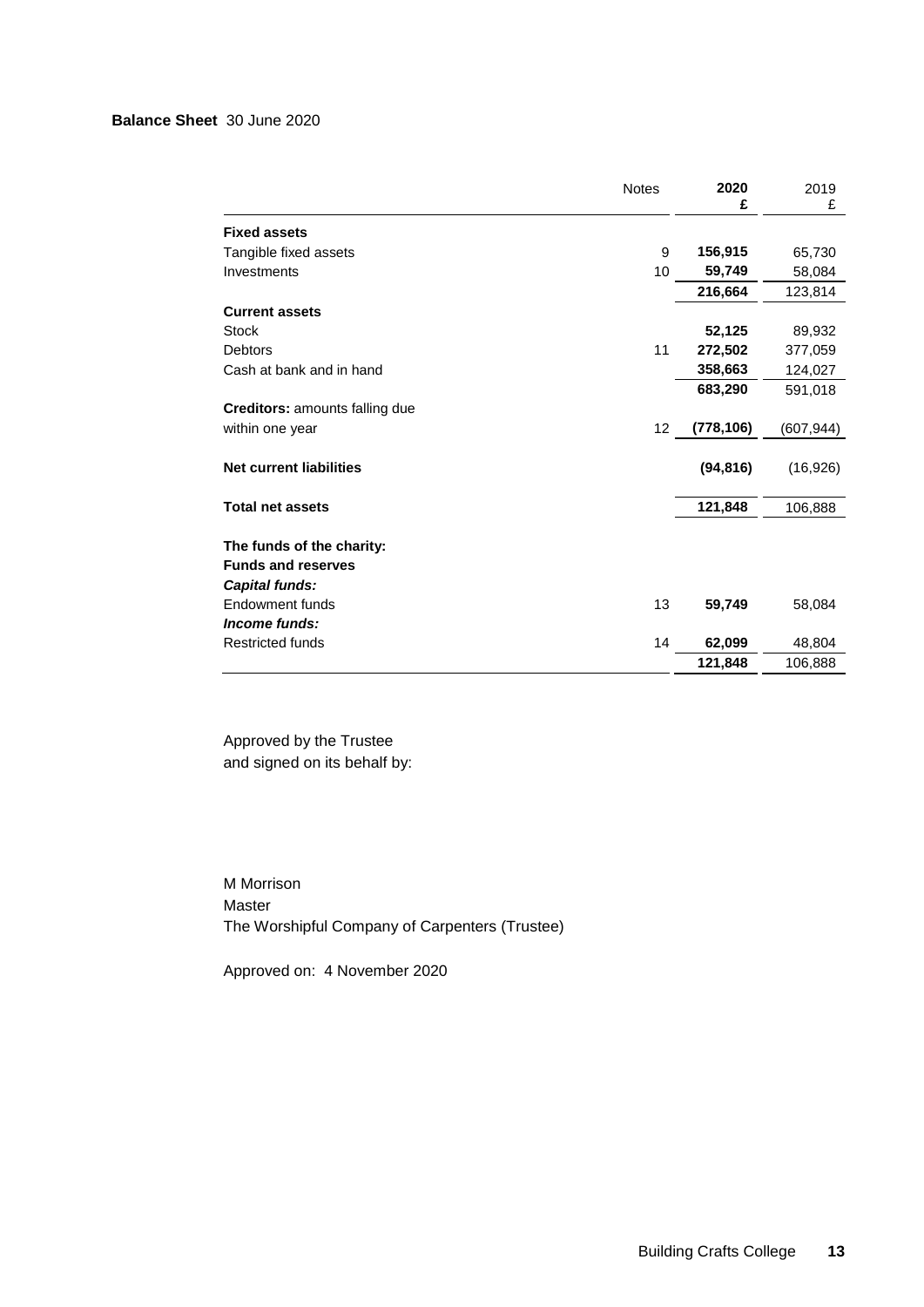# **Statement of cash flows** 30 June 2020

<span id="page-15-0"></span>

|                                                 | <b>Notes</b> | 2020<br>£  | 2019<br>£ |
|-------------------------------------------------|--------------|------------|-----------|
| Cash flows from operating activities:           |              |            |           |
| Net cash provided by operating activities       | A            | 352,187    | 18,311    |
| Cash flows from investing activities:           |              |            |           |
| Investment income                               |              | 1.769      | 1.793     |
| Purchase of tangible fixed assets               |              | (119, 320) | (23, 126) |
| Net cash used in investing activities           |              | (117, 551) | (21, 333) |
| Change in cash and cash equivalents in the year |              | 234,636    | (3,022)   |
| Cash and cash equivalents at 1 July 2019        | B            | 124,027    | 127.049   |
| Cash and cash equivalents at 30 June 2020       | B            | 358,663    | 124,027   |

**Notes to the statement of cash flows for the year to 30 June 2020.**

# **A Reconciliation of net movement in funds to net cash provided by operating activities**

|                                                                                                 | 2020<br>£ | 2019<br>£ |
|-------------------------------------------------------------------------------------------------|-----------|-----------|
| Net movement in funds (as per the statement of financial activities)<br><b>Adjustments for:</b> | 14,960    | (24, 240) |
| Depreciation charge                                                                             | 28,135    | 39,083    |
| Gains on investments                                                                            | (1,665)   | (4,630)   |
| Investment income                                                                               | (1,769)   | (1,793)   |
| Decrease in stocks                                                                              | 37,807    | 7,442     |
| Decrease (increase) in debtors                                                                  | 104,557   | (2,962)   |
| Increase in creditors                                                                           | 170,162   | 5,411     |
| Net cash provided by operating activities                                                       | 352,187   | 18,311    |

# **B Analysis of cash and cash equivalents**

|                                                           | 2020    | 2019    |
|-----------------------------------------------------------|---------|---------|
| Total cash and cash equivalents: cash at bank and in hand | 358.663 | 124.027 |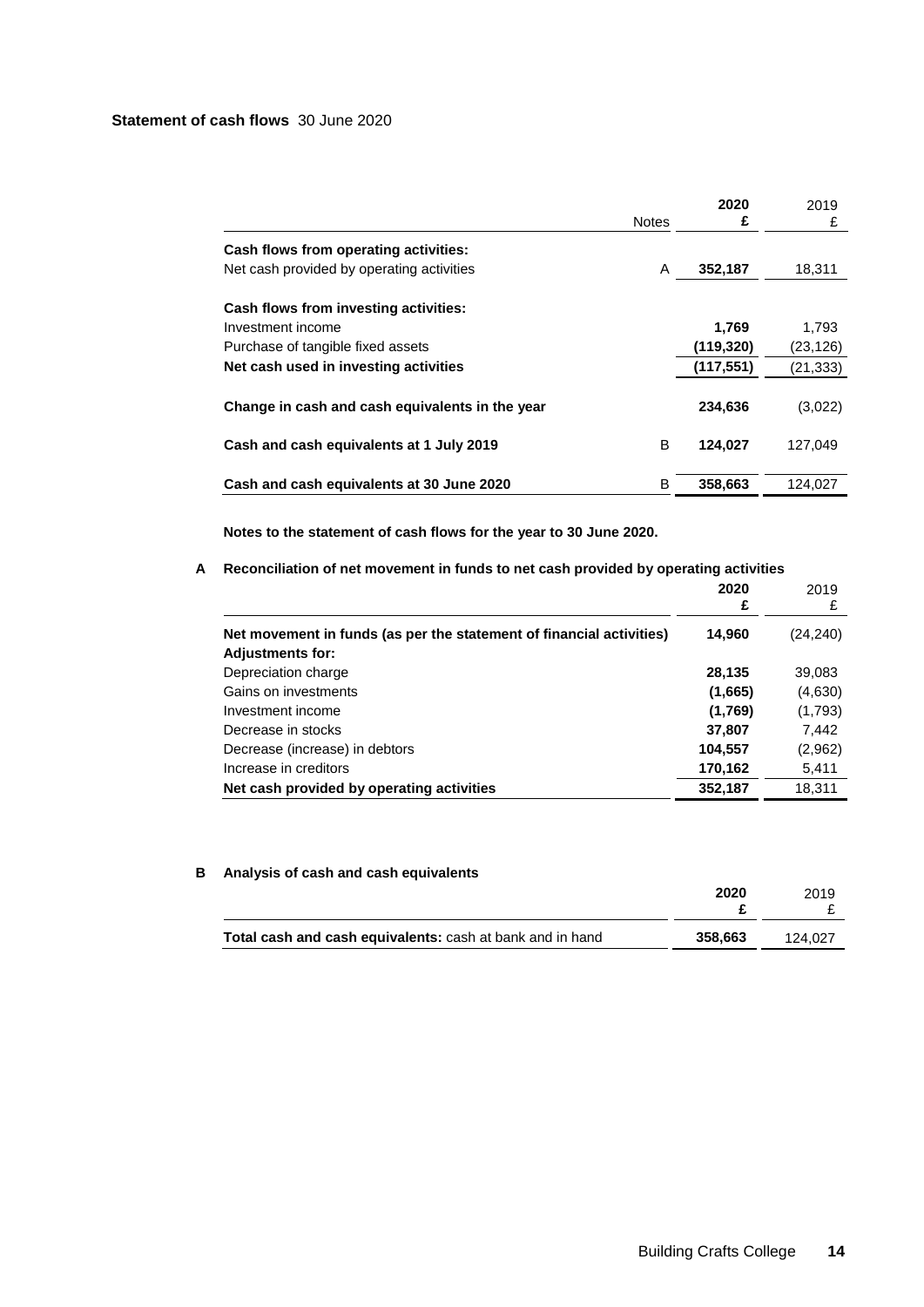<span id="page-16-0"></span>The principal accounting policies adopted, judgements and key sources of estimation uncertainty in the preparation of the accounts are laid out below.

#### **Basis of preparation**

These accounts have been prepared for the year to 30 June 2020 with comparative information presented for the year to 30 June 2019.

The accounts have been prepared under the historical cost convention with items recognised at cost or transaction value unless otherwise stated in the relevant accounting policies below or the notes to these accounts.

The accounts have been prepared in accordance with Accounting and Reporting by Charities: Statement of Recommended Practice applicable to charities preparing their accounts in accordance with the Financial Reporting Standard applicable in the UK and Republic of Ireland (FRS 102) (Charities SORP), the Financial Reporting Standard applicable in the UK and Republic of Ireland (FRS 102) and the Charities Act 2011.

The charity constitutes a public benefit entity as defined by FRS 102.

The accounts are presented in sterling and are rounded to the nearest pound.

## **Critical accounting estimates and areas of judgement**

Preparation of the accounts requires the Trustee and management to make significant judgements and estimates.

The items in the accounts where these judgements and estimates have been made include:

- ♦ the level of income to be recognised from government agencies and the CITB contract;
- $\bullet$  the book value of stock;
- ♦ the useful economic life of tangible fixed assets; and
- ♦ the appropriate level of bad debt provision.

#### **Assessment of going concern**

The Trustee has assessed whether the use of the going concern assumption is appropriate in preparing these accounts, including considering the impact of Covid-19 on the charity's income, expenditure and reserves and the charity's employees and beneficiaries. The Trustee has made this assessment in respect to a period of at least one year from the date of approval of these accounts.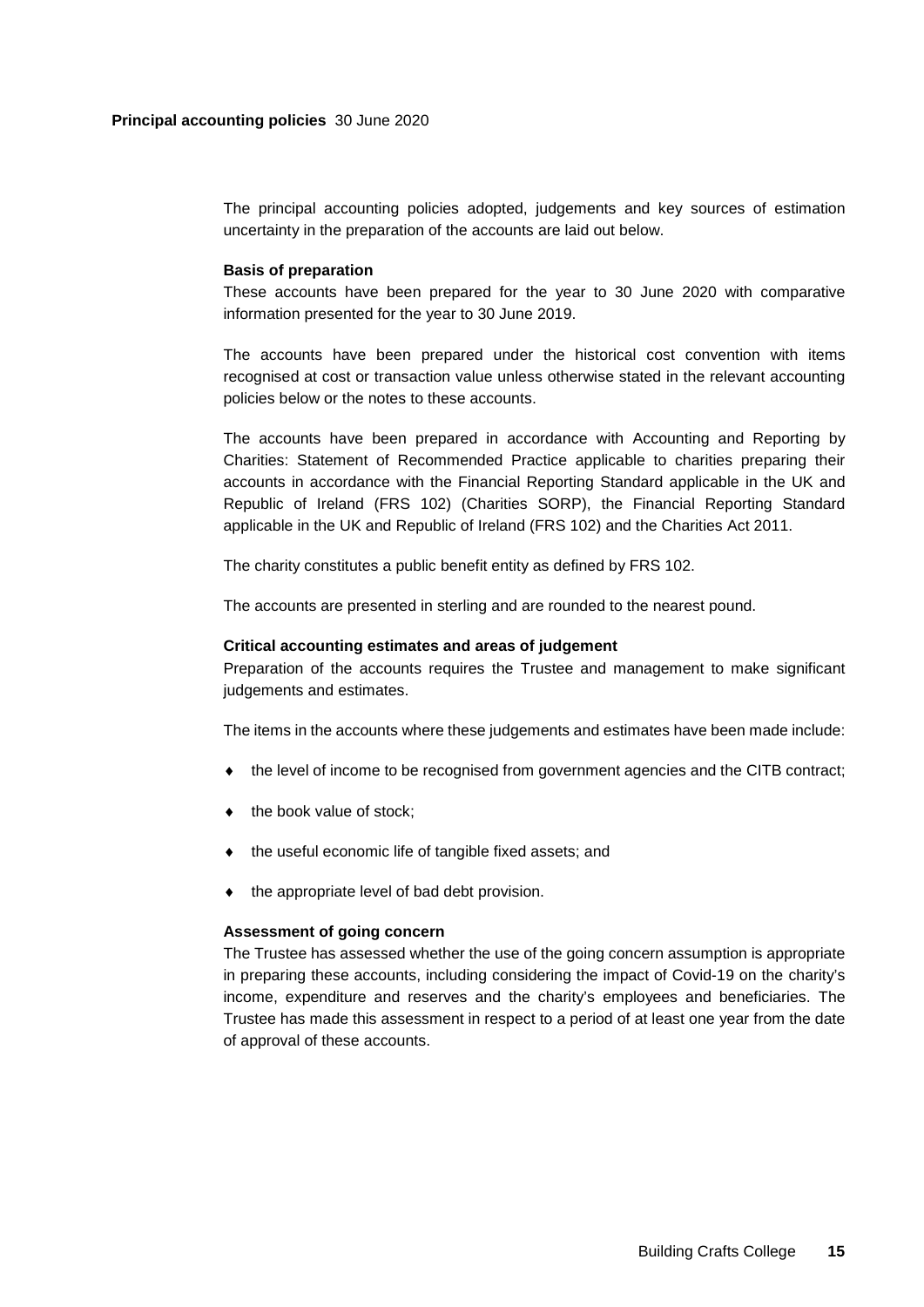#### **Assessment of going concern** (continued)

The Trustee of the charity has concluded that there are no material uncertainties related to events or conditions that may cast significant doubt on the ability of the charity to continue as a going concern. The charity is dependent on the financial support of The Worshipful Company of Carpenters and receives a grant from Carpenters' Company Charitable Trust each year to ensure that its unrestricted income equals its unrestricted expenditure. Therefore, the Trustee is of the opinion that the charity will have sufficient resources to meet its liabilities as they fall due.

## **Income recognition**

Income is recognised in the period in which the charity has entitlement to the income, the amount can be measured reliably and it is probable that the income will be received.

Income comprises donations, investment income and income from course fees and government agencies.

Donations are recognised when the charity has confirmation of both the amount and settlement date. In the event of donations pledged but not received, the amount is accrued for where the receipt is considered probable. In the event that a donation is subject to conditions that require a level of performance before the charity is entitled to the funds, the income is deferred and not recognised until either those conditions are fully met, or the fulfilment of those conditions is wholly within the control of the charity and it is probable that those conditions will be fulfilled in the reporting period.

Grants from government and other agencies have been included as income from activities in furtherance of the charity's objectives where these amount to a contract for services, but as donations where the money is given with greater freedom of use, for example monies for core funding.

Dividends are recognised once the dividend has been declared and notification has been received of the dividend due.

## **Expenditure recognition**

Expenditure is recognised as soon as there is a legal or constructive obligation committing the charity to make a payment to a third party, it is probable that a transfer of economic benefits will be required in settlement and the amount of the obligation can be measured reliably.

All expenditure is accounted for on an accruals basis and is stated inclusive of irrecoverable VAT.

Expenditure on charitable activities comprises the costs of operating a college including support costs and governance costs.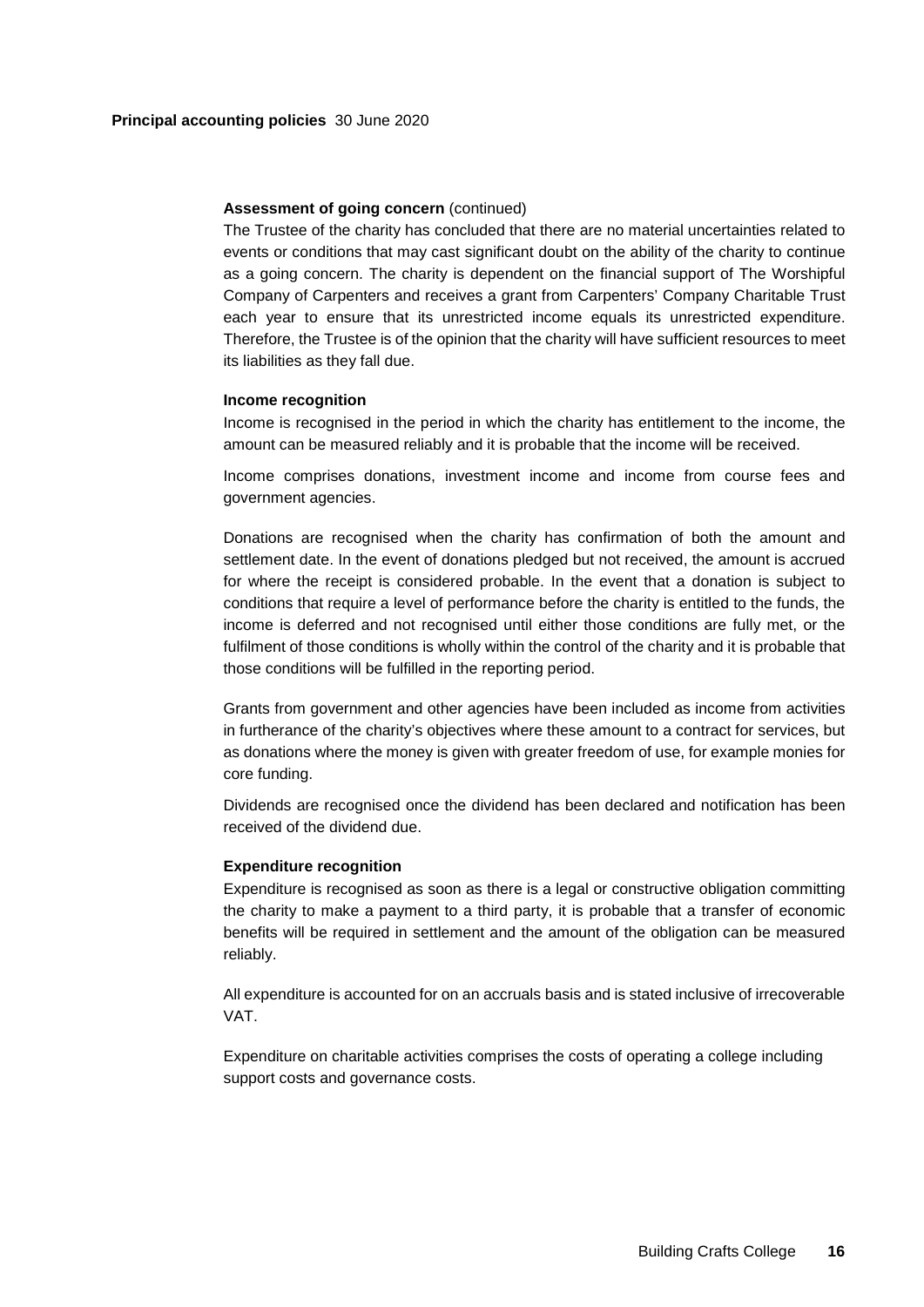#### **Tangible fixed assets**

All assets costing more than £500 and with an expected useful life exceeding one year are capitalised, and depreciated at the following annual rates in order to write them off over their estimated useful lives:

- Furniture and general office equipment 10 50% per annum based on cost
- Plant and machinery 10 25% per annum based on cost

## **Fixed asset investments**

Listed investments are a form of basic financial instrument and are initially recognised at their transaction value and subsequently measured at their fair value as at the balance sheet date using the closing quoted market price.

Realised gains (or losses) on investment assets are calculated as the difference between disposal proceeds and their opening carrying value or their purchase value if acquired subsequent to the first day of the financial year. Unrealised gains and losses are calculated as the difference between the fair value at the year end and their carrying value at that date. Realised and unrealised investment gains (or losses) are combined in the statement of financial activities and are credited (or debited) in the year in which they arise.

#### **Stocks**

Stocks have been valued at the lower of cost and net realisable value.

## **Debtors**

Debtors are recognised at their settlement amount, less any provision for non-recoverability. Prepayments are valued at the amount prepaid.

## **Cash at bank and in hand**

Cash at bank and in hand represents such accounts and instruments that are available on demand or have a maturity of less than three months from the date of acquisition.

## **Creditors and provisions**

Creditors and provisions are recognised when there is an obligation at the balance sheet date as a result of a past event, it is probable that a transfer of economic benefit will be required in settlement, and the amount of the settlement can be estimated reliably.

Creditors and provisions are recognised at the amount the charity anticipates it will pay to settle the debt.

## **Fund structure**

Endowment funds comprise monies which must be held indefinitely as capital. Income therefrom is credited to general funds and applied for general purposes.

Restricted funds comprise monies raised for, or their use restricted to, a specific purpose, or contributions subject to donor imposed conditions.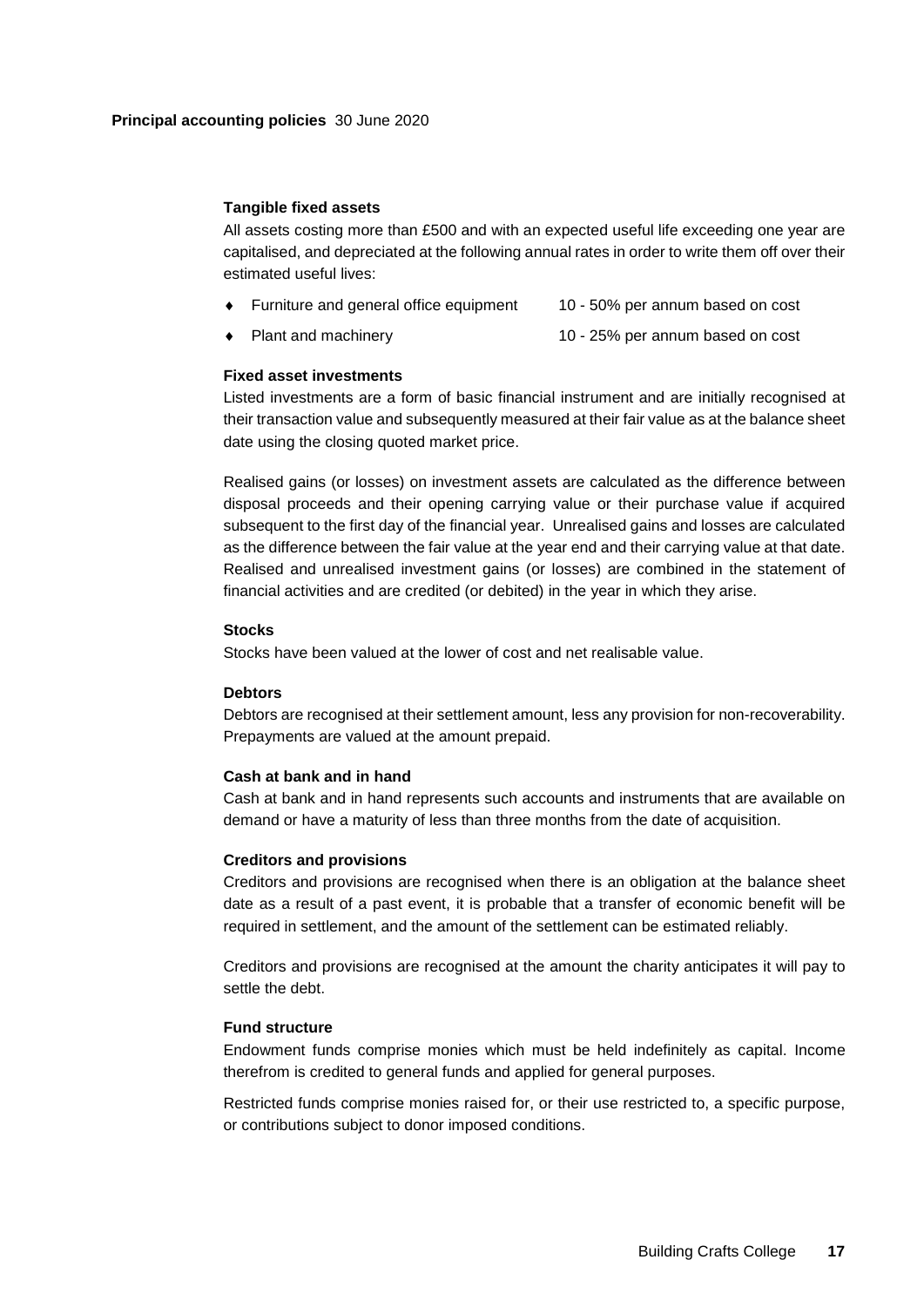## **Leased assets**

Rentals applicable to operating leases where substantially all of the benefits and risks of ownership remain with the lessor are charged on a straight-line basis over the lease term.

## **Pension costs**

Under the definitions set out in FRS 102, the Carpenters' Company Pension and Assurance Scheme is a multi-employer pension scheme. The charity is unable to identify its share of the underlying assets and liabilities of the scheme on a reasonable and consistent basis. Accordingly, the charity has taken advantage of the exemption in FRS 102 and has accounted for its contributions to the scheme as if it were a defined contribution scheme.

Contributions to defined contribution schemes, including under auto-enrolment, have been charged in the statement of financial activities when payable.

## **Financial instruments**

<span id="page-19-0"></span>The charity only has financial assets and financial liabilities of a kind that qualify as basic financial instruments. Apart from fixed asset investments held at fair value (see above), basic financial instruments are initially recognised at transaction value and subsequently measured at amortised cost using the effective interest method. Financial assets held at amortised cost comprise cash at bank and in hand and debtors. Financial liabilities held at amortised cost comprise creditors.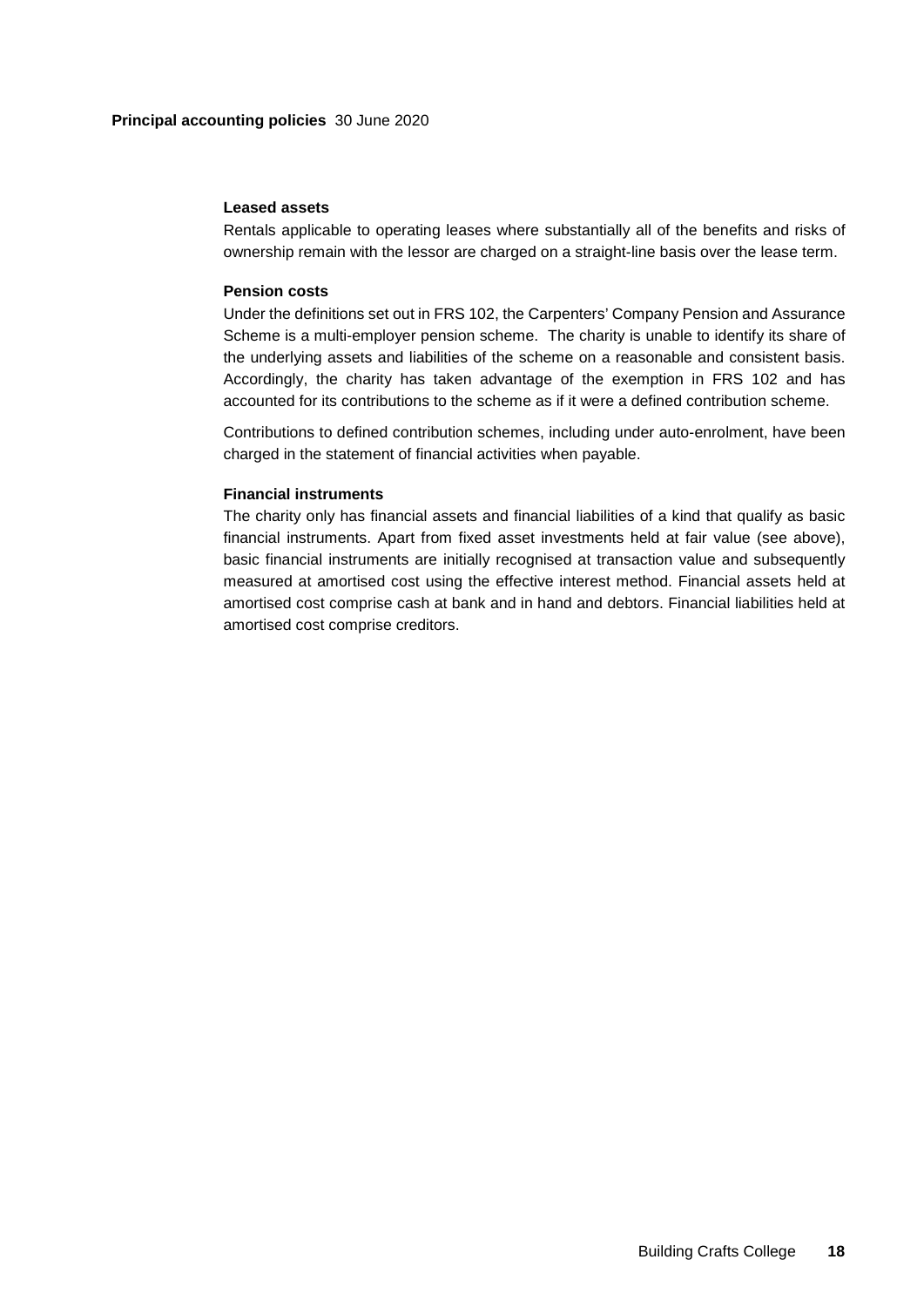# <span id="page-20-0"></span>**1 Donations and legacies**

|                                                          | <b>Unrestricted</b><br>funds<br>£ | Restricted<br>funds<br>£ | Total<br>2020<br>£ | Unrestricted<br>funds<br>£ | Restricted<br>funds<br>£ | Total<br>2019<br>£ |
|----------------------------------------------------------|-----------------------------------|--------------------------|--------------------|----------------------------|--------------------------|--------------------|
| Grant from Carpenters'<br>Company Charitable Trust       | 1.026.868                         |                          | 1,026,868          | 982.269                    |                          | 982,269            |
| Donation from The<br>Worshipful Company of<br>Carpenters |                                   | 183,718                  | 183.718            | 2.945                      |                          | 2.945              |
| Other donations                                          | 19,402                            | 63.749                   | 83.151             | 9,157                      | 60.767                   | 69,924             |
| 2020 Total funds                                         | 1.046.270                         | 247.467                  | 1,293,737          | 994.371                    | 60.767                   | 1,055,138          |

## **2 Investments**

|                                                          |       | Unrestricted funds |  |
|----------------------------------------------------------|-------|--------------------|--|
|                                                          | 2020  | 2019               |  |
| Income from listed investments - Common investment funds | 1.769 | 1.793              |  |
| 2020 Total funds                                         | 1.769 | 1.793              |  |

# **3 Income from charitable activities**

|                     | Unrestricted<br>funds<br>£ | Restricted<br>funds | Total<br>2020 | Unrestricted<br>funds | Restricted<br>funds | Total<br>2019<br>£ |
|---------------------|----------------------------|---------------------|---------------|-----------------------|---------------------|--------------------|
| Course fees         | 385,109                    |                     | 385,109       | 639.921               |                     | 639,921            |
| Government agencies | 1,196,398                  |                     | 1,196,398     | 1.044.694             | 19.793              | 1.064.487          |
| Other income        | 28.894                     |                     | 28.894        | 46.259                |                     | 46.259             |
| 2020 Total funds    | 1,610,401                  |                     | 1,610,401     | 1,730,874             | 19.793              | 1,750,667          |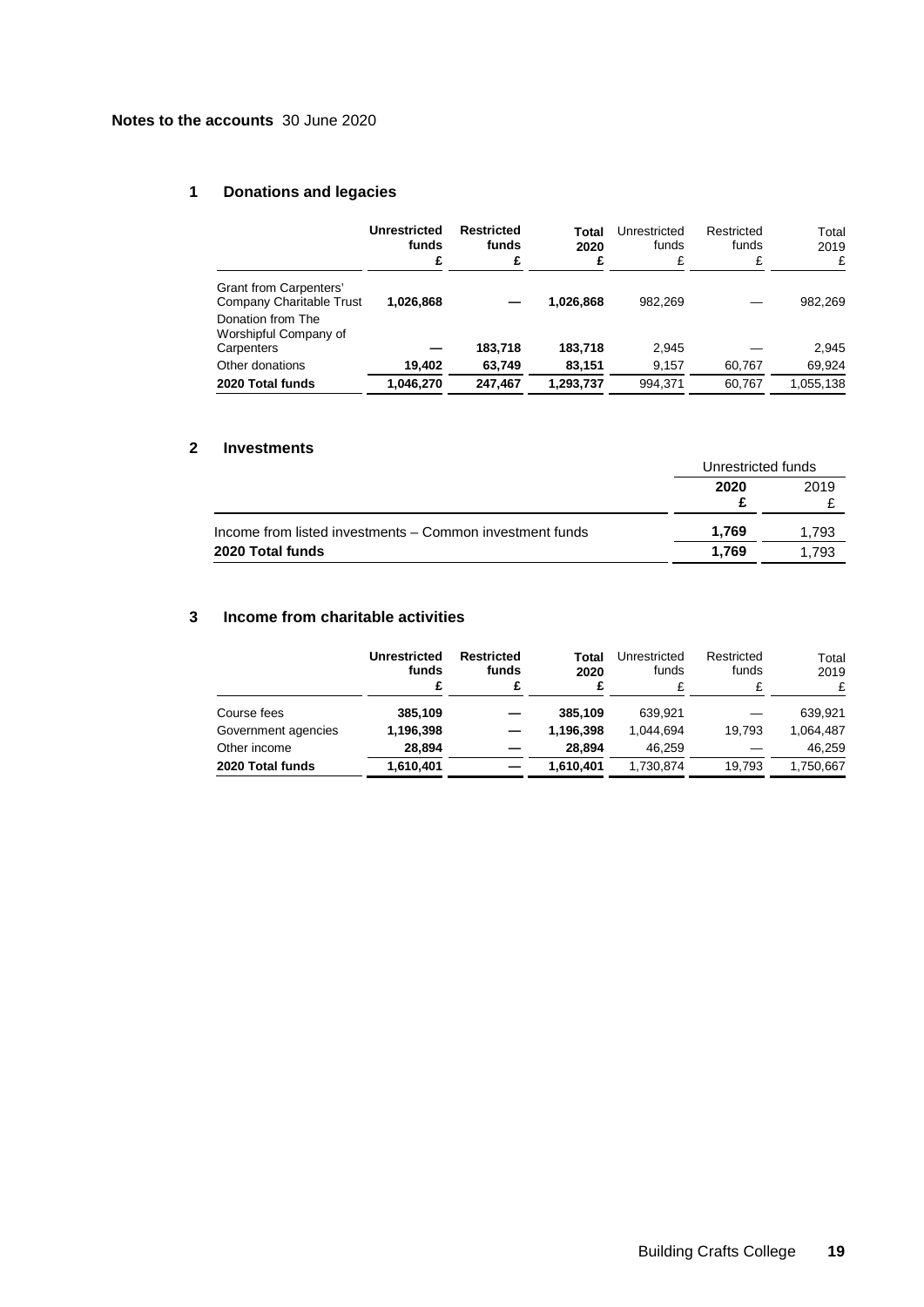# **4 Charitable activities**

| College operating costs              | <b>Unrestricted</b><br>funds<br>£ | <b>Restricted</b><br>funds<br>£ | Total<br>2020<br>£ | Unrestricted<br>funds<br>£ | Restricted<br>funds<br>£ | Total<br>2019<br>£ |
|--------------------------------------|-----------------------------------|---------------------------------|--------------------|----------------------------|--------------------------|--------------------|
| Staff costs (note 6)                 | 1,733,546                         | 80,878                          | 1,814,424          | 1,812,422                  | 36,767                   | 1,849,189          |
| Rent                                 | 403,960                           |                                 | 403,960            | 403,960                    |                          | 403,960            |
| Tools                                | 23,892                            |                                 | 23,892             | 38,531                     |                          | 38,531             |
| <b>Materials</b>                     | 65,556                            |                                 | 65,556             | 53,855                     |                          | 53,855             |
| Light and power                      | 47,340                            |                                 | 47,340             | 46,140                     |                          | 46,140             |
| Rates                                | 11,365                            |                                 | 11,365             | 18,985                     |                          | 18,985             |
| Insurance                            | 32,706                            |                                 | 32,706             | 30,604                     |                          | 30,604             |
| Equipment repairs and maintenance    | 73,411                            | 59,589                          | 133,000            | 46,992                     |                          | 46,992             |
| Telephone and IT                     | 56,108                            |                                 | 56,108             | 33,654                     |                          | 33,654             |
| Exhibitions and advertising          | 15,697                            |                                 | 15,697             | 20,327                     |                          | 20,327             |
| Cleaning                             | 28,560                            |                                 | 28,560             | 25,214                     |                          | 25,214             |
| Books, printing and stationery       | 29,298                            |                                 | 29,298             | 33,440                     |                          | 33,440             |
| Depreciation                         | 28,135                            |                                 | 28,135             | 33,579                     | 5,504                    | 39,083             |
| Building Crafts College prize giving | 6,272                             |                                 | 6,272              | 8,634                      |                          | 8,634              |
| Training and seminars                | 3,350                             |                                 | 3,350              | 5,556                      |                          | 5,556              |
| Exam fees                            | 35,390                            |                                 | 35,390             | 38,785                     |                          | 38,785             |
| Provision for doubtful debts         | 12,604                            |                                 | 12,604             | 12,311                     |                          | 12,311             |
| Student welfare                      | 38,428                            |                                 | 38,428             | 39,641                     | 11,895                   | 51,536             |
| Management charge                    | 30,000                            |                                 | 30,000             | 30,000                     |                          | 30,000             |
| Governance costs                     | 21,072                            |                                 | 21,072             | 16,920                     |                          | 16,920             |
| Miscellaneous                        | 55,455                            |                                 | 55,455             | 32,752                     |                          | 32,752             |
| 2020 Total funds                     | 2,752,145                         | 140,467                         | 2,892,612          | 2,782,302                  | 54,166                   | 2,836,468          |

# **5 Net (expenditure) income before gains on investments**

This is stated after charging:

| Charity                 | Unrestricted<br>funds | Restricted<br>funds | Total<br>2020 | Unrestricted<br>funds | Restricted<br>funds | Total<br>2019<br>£ |
|-------------------------|-----------------------|---------------------|---------------|-----------------------|---------------------|--------------------|
| Staff costs (note 6)    | 1,733,546             | 80.878              | 1.814.424     | 1.812.422             | 36.767              | 1.849.189          |
| Auditor's remuneration  | 21.072                |                     | 21.072        | 16.920                |                     | 16,920             |
| Depreciation            | 28.135                |                     | 28.135        | 33.579                | 5.504               | 39,083             |
| Operating lease rentals | 403,960               |                     | 403.960       | 403,960               |                     | 403,960            |

# **6 Employees and staff costs**

|                       | Unrestricted<br>funds<br>£ | <b>Restricted</b><br>funds<br>£ | Total<br>2020<br>£ | Unrestricted<br>funds<br>£ | Restricted<br>funds<br>¢ | Total<br>2019<br>£ |
|-----------------------|----------------------------|---------------------------------|--------------------|----------------------------|--------------------------|--------------------|
| Wages and salaries    | 1,358,587                  | 80,878                          | 1,439,465          | 1.470.544                  | 36.767                   | 1,507,311          |
| Social security costs | 141,805                    |                                 | 141,805            | 141,765                    |                          | 141,765            |
| Other pension costs   | 129.079                    |                                 | 129.079            | 112,950                    |                          | 112,950            |
| Other staff costs     | 104.075                    |                                 | 104.075            | 87.163                     |                          | 87,163             |
|                       | 1,733,546                  | 80,878                          | 1.814.424          | 1.812.422                  | 36.767                   | 1.849.189          |

The average number of employees during the year was  $54$  (2019 – 55).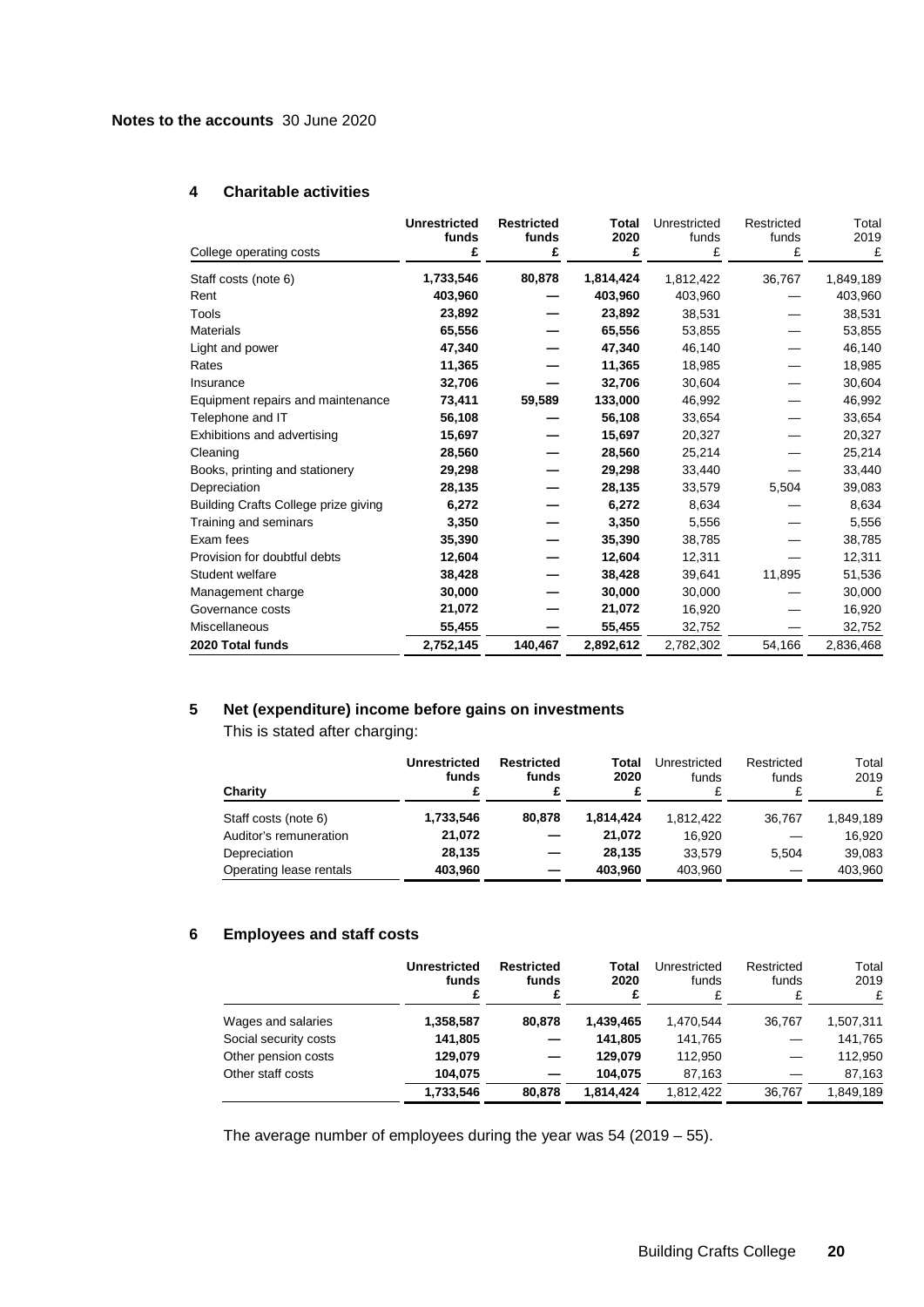## **6 Employees and staff costs** (continued)

The number of employees who earned £60,000 or more (including taxable benefits but excluding employer's pension contributions and employer's national insurance contributions) during the year was as follows:

|                   | 2020<br><b>Number</b> | 2019<br>Number |
|-------------------|-----------------------|----------------|
| £60,000 - £69,999 |                       |                |
| £80,000 - £89,999 |                       |                |

The key management personnel of the charity in charge of directing and controlling, running and operating the charity on a day to day basis comprise the members of the Court of Assistants, the Governors, the Principal and the Bursar.

The total remuneration (including taxable benefits, employer's pension contributions and employer's national insurance contributions) of the key management personnel for the year was £184,239 (2019: £105,982).

# **7 Trustee's remuneration**

None of the members of the Court of Assistants or the Governors received any remuneration in respect of their services as trustees during the year nor any reimbursement of expenses from the charity (2019: nil).

#### **8 Taxation**

Building Crafts College is a registered charity and therefore is not liable to income tax or corporation tax on income derived from its charitable activities, as it falls within the various exemptions available to registered charities.

## **9 Tangible fixed assets**

|                                                         | Furniture<br>and office<br>equipment<br>£ | Plant and<br>machinery<br>£ | Total<br>£        |
|---------------------------------------------------------|-------------------------------------------|-----------------------------|-------------------|
| Cost                                                    |                                           |                             |                   |
| At 1 July 2019                                          | 471,378                                   | 251,722                     | 723,100           |
| Additions                                               | 25,430                                    | 93,890                      | 119,320           |
| At 30 June 2020                                         | 496,808                                   | 345,612                     | 842,420           |
| <b>Depreciation</b><br>At 1 July 2019<br>Charge in year | 441,208<br>13,401                         | 216,162<br>14,734           | 657,370<br>28,135 |
| At 30 June 2020                                         | 454,609                                   | 230,896                     | 685,505           |
| Net book values<br>At 30 June 2020                      | 42,199                                    | 114,716                     | 156,915           |
| At 30 June 2019                                         | 30,170                                    | 35,560                      | 65,730            |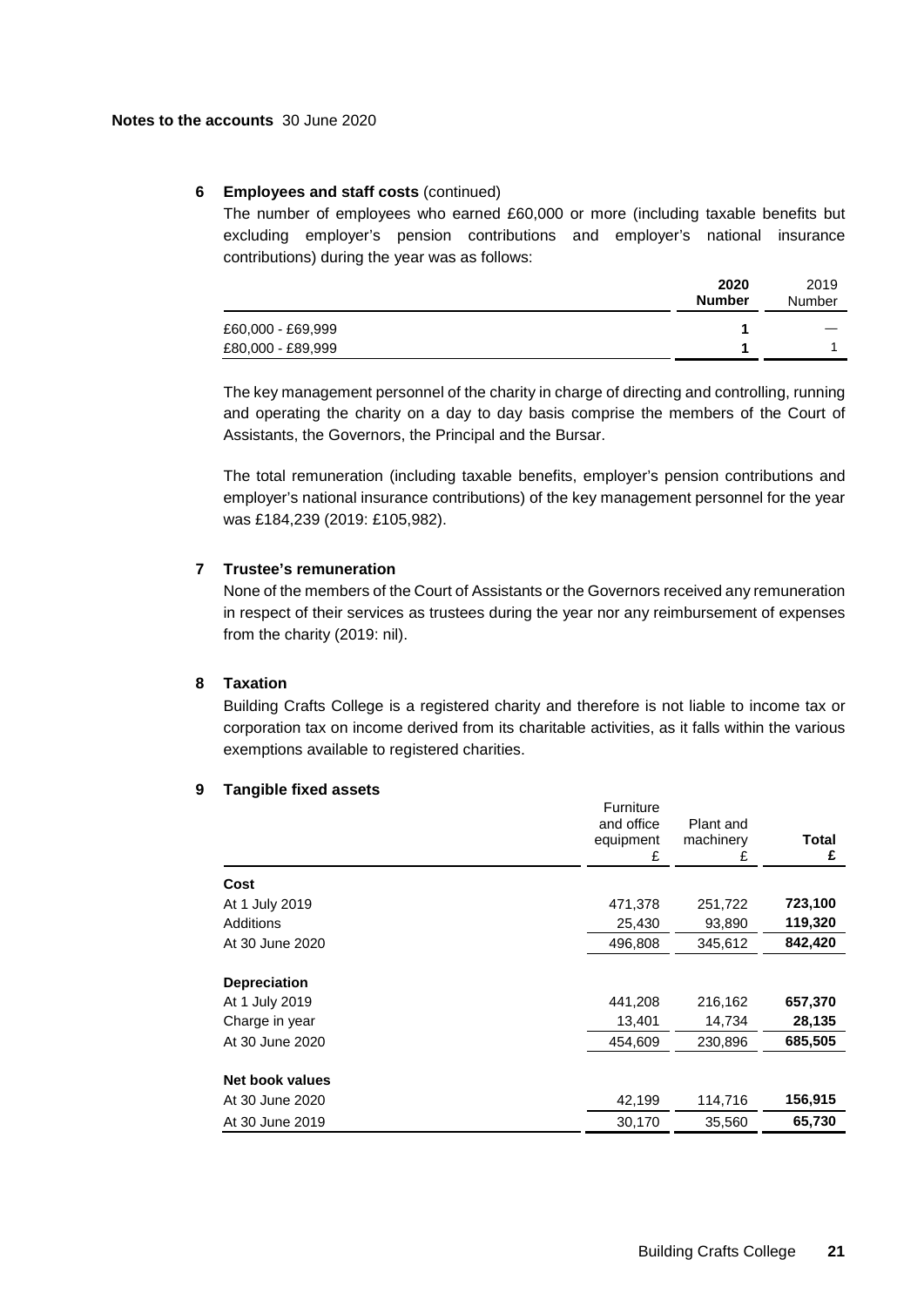#### **10 Fixed asset investments**

|                                            | 2020<br>£ | 2019   |
|--------------------------------------------|-----------|--------|
| <b>Listed investments</b>                  |           |        |
| Market value at 1 July 2019                | 58,084    | 53,454 |
| Unrealised gains on investments            | 1,665     | 4,630  |
| Market value at 30 June 2020               | 59.749    | 58,084 |
| Cost of listed investments at 30 June 2020 | 6,558     | 6,558  |

Listed investments comprise COIF Charities Investment Fund Income units.

# **11 Debtors**

|                                                  | 2020<br>£ | 2019    |
|--------------------------------------------------|-----------|---------|
| Course fees and support including accrued income | 10.148    | 135,194 |
| Government agencies                              | 120.684   | 96,665  |
| Other debtors                                    | 13,800    | 8,928   |
| Prepayments                                      | 127,870   | 136,272 |
|                                                  | 272,502   | 377,059 |

# **12 Creditors: amounts falling due within one year**

|                                             | 2020<br>£ | 2019    |
|---------------------------------------------|-----------|---------|
| Due to Carpenters' Company Charitable Trust | 463.957   | 223.277 |
| Due to The Worshipful Company of Carpenters | 30,000    | 30,000  |
| Due to Norton Folgate Trust                 | 50,800    | 4,000   |
| Other creditors and accruals                | 233.349   | 350,667 |
|                                             | 778,106   | 607.944 |

# **13 Endowment funds**

The capital funds of the charity include endowed monies which must be retained indefinitely.

|                                    | At     | At         |         |            | At      |  |
|------------------------------------|--------|------------|---------|------------|---------|--|
|                                    | 1 July | Investment | 30 June | Investment | 30 June |  |
|                                    | 2018   | qains      | 2019    | qains      | 2020    |  |
|                                    | £      | £          | £       | £          | £       |  |
| John Willson Trust                 | 6,965  | 603        | 7,568   | 217        | 7,785   |  |
| Technical Education (general)      | 1.171  | 101        | 1.272   | 36         | 1,308   |  |
| Sir Henry Harben's Gift            | 14,051 | 1,217      | 15,268  | 437        | 15,705  |  |
| Alfred Preston's Prize Fund        | 6,470  | 560        | 7,030   | 202        | 7,232   |  |
| Barnes' Gift                       | 1.531  | 133        | 1.664   | 48         | 1,712   |  |
| Sir Banister Fletcher Trust        | 9,443  | 818        | 10.261  | 294        | 10,555  |  |
| Major C A A Robertson's Prize Fund |        |            |         |            |         |  |
| 1996                               | 10.360 | 898        | 11,258  | 323        | 11,581  |  |
| C K Austin Fund                    | 3,463  | 300        | 3,763   | 108        | 3,871   |  |
|                                    | 53,454 | 4,630      | 58,084  | 1,665      | 59,749  |  |
|                                    |        |            |         |            |         |  |

The funds were established to provide income for prizes.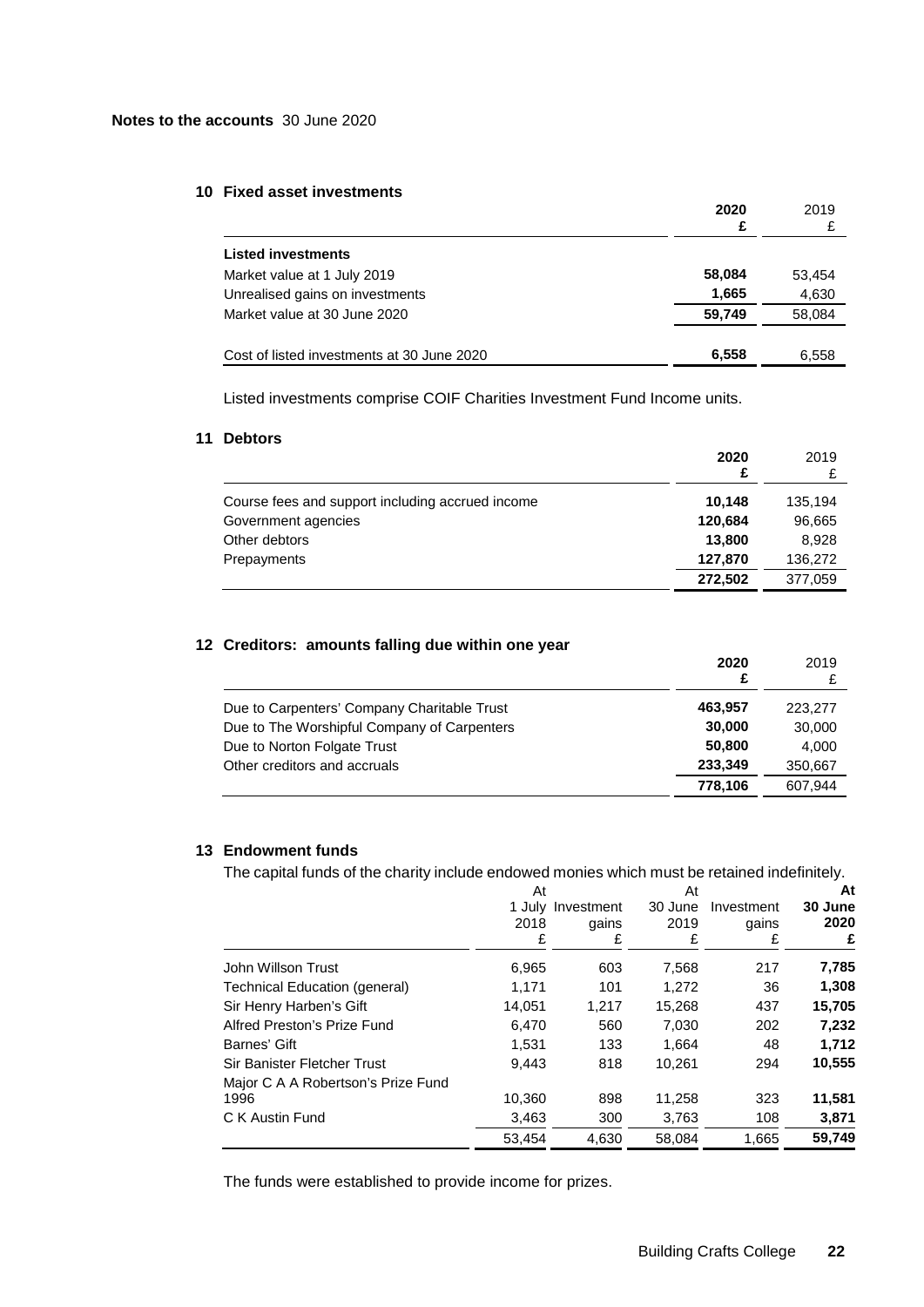## **14 Restricted funds**

The income funds of the charity include the following restricted funds.

|                           | At<br>1 July<br>2019<br>£ | Income<br>£ | Expenditure | Transfers | At<br>30 June<br>2020 |
|---------------------------|---------------------------|-------------|-------------|-----------|-----------------------|
| Carpenters' Company funds |                           | 183,718     | (100, 718)  | (83,000)  |                       |
| City & Guilds funds       | 2,000                     | 24,000      |             |           | 26,000                |
| 16-18 Bursary funds       | 33,808                    |             |             | (10, 705) | 23,103                |
| Adult Bursary funds       | 12,996                    |             |             |           | 12,996                |
| Sir John Cass PDBW fund   |                           | 39,749      | (39, 749)   |           |                       |
|                           | 48.804                    | 247.467     | (140, 467)  | (93,705)  | 62.099                |

|                             | At<br>1 July<br>2018 | Income<br>£ | Expenditure<br>£ | <b>Transfers</b><br>£ | At<br>30 June<br>2019 |
|-----------------------------|----------------------|-------------|------------------|-----------------------|-----------------------|
| City & Guilds funds         |                      | 24,000      |                  | (22,000)              | 2,000                 |
| 16-18 Bursary funds         | 44.904               | 18,709      |                  | (29,805)              | 33,808                |
| <b>Adult Bursary funds</b>  | 15,371               | 1,084       |                  | (3,459)               | 12,996                |
| R Jones Apprenticeship fund | 11,895               |             | (11, 895)        |                       |                       |
| Sir John Cass PDBW fund     |                      | 36,767      | (36, 767)        |                       |                       |
| Carpenters' Company Stone   |                      |             |                  |                       |                       |
| Saw fund                    | 2,000                |             | (2,000)          |                       |                       |
| LSC capital grants          | 3.504                |             | (3,504)          |                       |                       |
|                             | 77,674               | 80.560      | (54,166)         | (55,264)              | 48.804                |

The transfers to unrestricted funds represents the utilisation of the funds to meet College fees in line with the terms of the funds or amounts used for capital expenditure where the terms of the donation have been met.

The specific purposes for which the funds are to be applied are as follows:

- ♦ The Carpenters' Company funds were donations for specific purposes including repairs and capital expenditure.
- The City & Guilds funds are to be used for students on specific courses.
- The 16-18 and Adult Bursary funds are for students on ESFA funded courses.
- ♦ The R Jones Apprenticeship fund represented monies donated towards the training of apprenticeships.
- ♦ The Sir John Cass PDBW fund represents monies donated to pay the salary of a personal development, behaviour and welfare co-ordinator.
- ♦ The Carpenters' Company Stone Saw fund represented monies donated toward the replacement of the stone saw.
- ♦ LSC capital grants were received towards the installation of a kitchen, installation of a stone saw and towards an IT upgrade.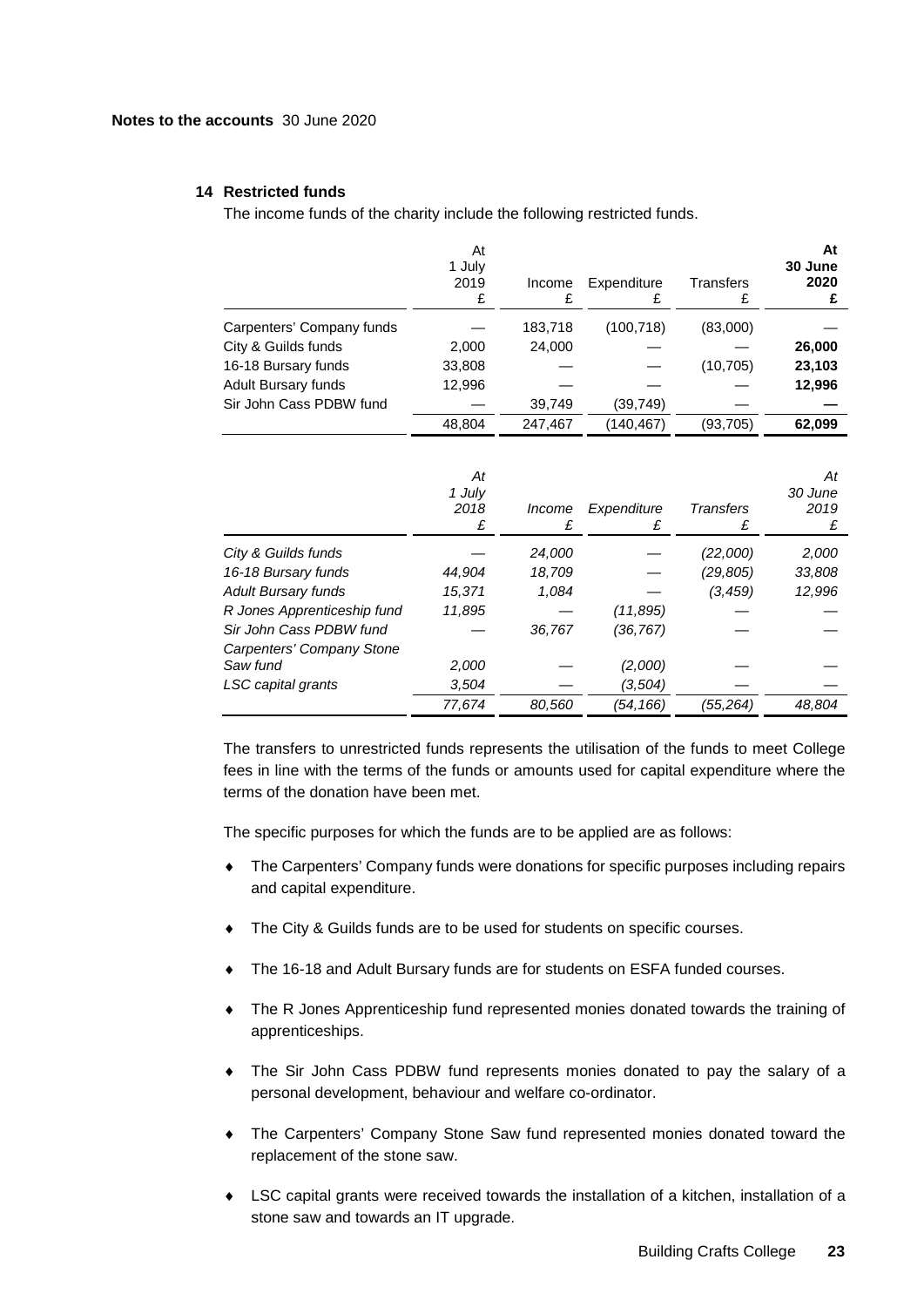#### **15 Analysis of net assets between funds**

|                                                      | Unrestricted<br>funds<br>£ | Restricted<br>funds<br>£ | Endowment<br>funds<br>£ | <b>Total</b><br>2020 |
|------------------------------------------------------|----------------------------|--------------------------|-------------------------|----------------------|
| Fund balances at 30 June 2020<br>are represented by: |                            |                          |                         |                      |
| <b>Fixed assets</b>                                  | 156,915                    |                          | 59,749                  | 216,664              |
| Current assets                                       | 621,191                    | 62.099                   |                         | 683,290              |
| Creditors: amounts falling due within one<br>year    | (778,106)                  |                          |                         | (778, 106)           |
| <b>Total net assets</b>                              |                            | 62.099                   | 59.749                  | 121,848              |
|                                                      |                            |                          |                         |                      |

|                                           | Unrestricted<br>funds | Restricted<br>funds | Endowment<br>funds<br>£ | Total<br>2019<br>£ |
|-------------------------------------------|-----------------------|---------------------|-------------------------|--------------------|
| Fund balances at 30 June 2019             |                       |                     |                         |                    |
| are represented by:                       |                       |                     |                         |                    |
| Fixed assets                              | 65,730                |                     | 58,084                  | 123,814            |
| Current assets                            | 542,214               | 48,804              |                         | 591,018            |
| Creditors: amounts falling due within one |                       |                     |                         |                    |
| year                                      | (607,944)             |                     |                         | (607, 944)         |
| Total net assets                          |                       | 48,804              | 58,084                  | 106,888            |
|                                           |                       |                     |                         |                    |

## **16 Commitments**

#### *Operating leases*

At 30 June 2020 the total future lease payments under non-cancellable operating leases were as follows:

|                   |         | Land and buildings |  |
|-------------------|---------|--------------------|--|
| Payable within    | 2020    | 2019               |  |
| One year          | 413,101 | 400,274            |  |
| Two to five years | 246,490 | 464.841            |  |
|                   | 659,591 | 865,115            |  |

### **17 Pension commitments**

Certain former employees of the charity are members of the "Carpenters' Company Pension and Assurance Scheme" which provides benefits based on final pensionable salary. The assets of the scheme are held separately from those of the sponsoring employer, The Worshipful Company of Carpenters, being invested with Legal and General Assurance in an Insurance Contract.

The contributions are determined on the basis of triennial valuations by a qualified actuary using the attained age method. The employers' contribution rate is 28.3% of pensionable pay and the employees' contribution rate is 6% of pensionable pay. The total charge for the year in these accounts is £3,385 (2019 - £14,060). The last active employee in the pension scheme took his pension from 5 October 2019.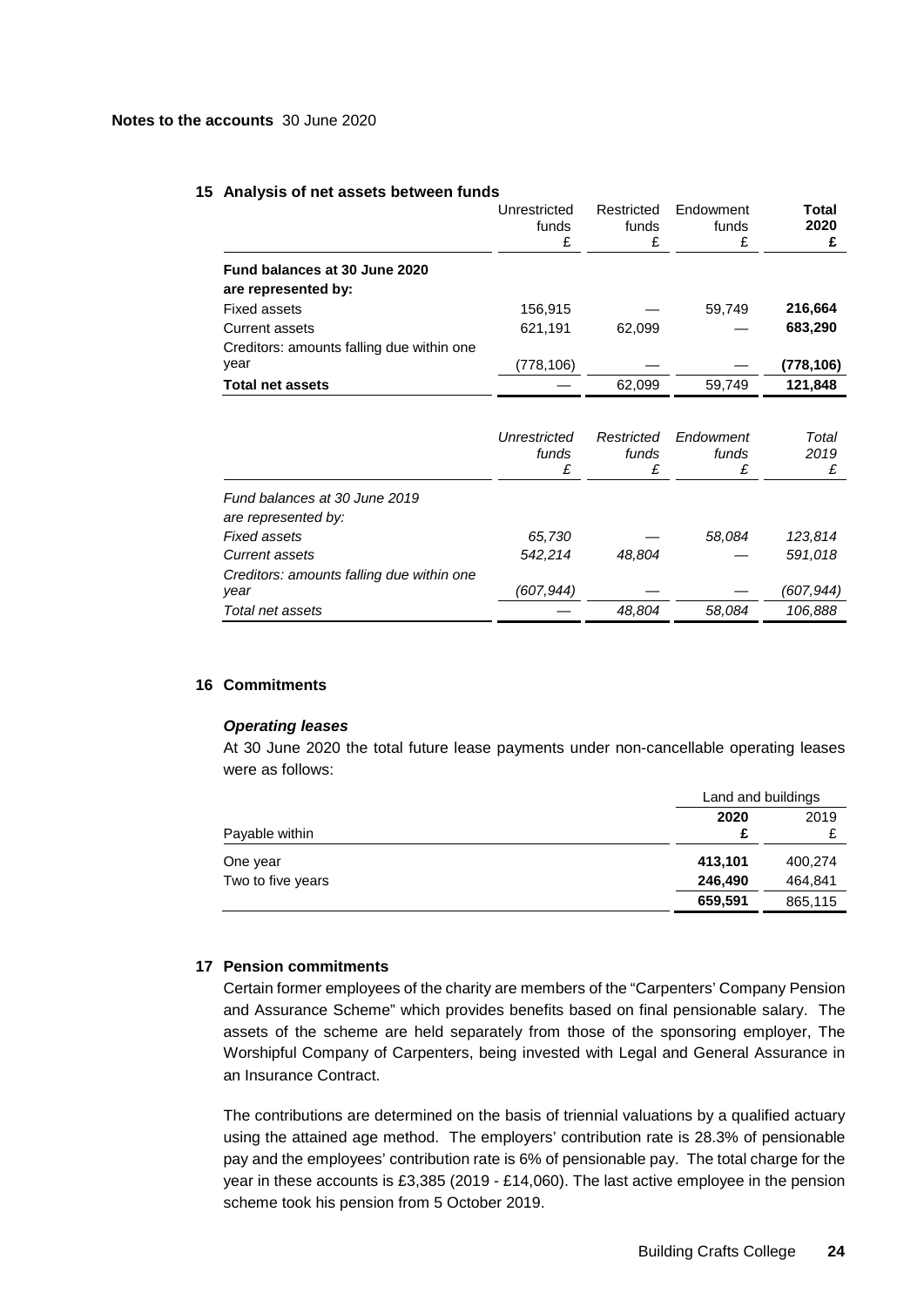## **17 Pension commitments** (continued)

The most recent valuation was as at 1 July 2019 and showed that the market value of the scheme's assets was £5,006,000 and that the ongoing funding level was 124%. The assumptions which have the most significant effect on the results of the valuation are as follows:

| $\bullet$ RPI                | 3.1% p.a. |
|------------------------------|-----------|
| $\bullet$ Earnings increases | 3.1% p.a. |
| $\bullet$ Discount rate      | 2.6% p.a. |

The investment return on new contributions and existing assets will equal the funding discount rate used to calculate the liabilities.

The scheme has been closed to new members. New employees are able to join a group personal pension scheme administered by Aegon.

This scheme is a multi-employer scheme and it is not possible to identify the charity's share of the scheme assets and liabilities on a reasonable and consistent basis. Therefore, the pension costs have been accounted for as if it was a defined contribution scheme. As at 30 June 2020 there were no active members in the scheme (2019 - one member who was not an employee of the charity).

Some details concerning the scheme as a whole are set out below. The information is based upon a full actuarial valuation of the scheme at 1 July 2019 updated to 30 June 2020 by a qualified independent actuary using FRS 102 guidelines.

|                                                                 | 2020        | 2019        |
|-----------------------------------------------------------------|-------------|-------------|
| Market value of assets                                          | 4.467.000   | 4.944.000   |
| Present value of scheme liabilities                             | (4,747,000) | (4,591,000) |
| (Deficit) surplus in the scheme – net pension (liability) asset | (280,000)   | 353,000     |

The assets in the scheme were:

|                                                    | 2020      | 2019      |
|----------------------------------------------------|-----------|-----------|
| Deposit administration contract (insurance policy) | 4,467,000 | 4.944.000 |

The major assumptions used by the actuary were:

|                               | 2020    | 2019 |
|-------------------------------|---------|------|
| Inflation                     | $3.2\%$ | 3.3% |
| Rate of increase in salaries  | N/A     | 3.3% |
| Rate of increase for pensions |         |      |
| earned before 1 August 1998   | 5.0%    | 5.0% |
| earned after 31 July 1998     | 3.2%    | 3.3% |
| Discount rate for liabilities | 1.4%    | 2.1% |